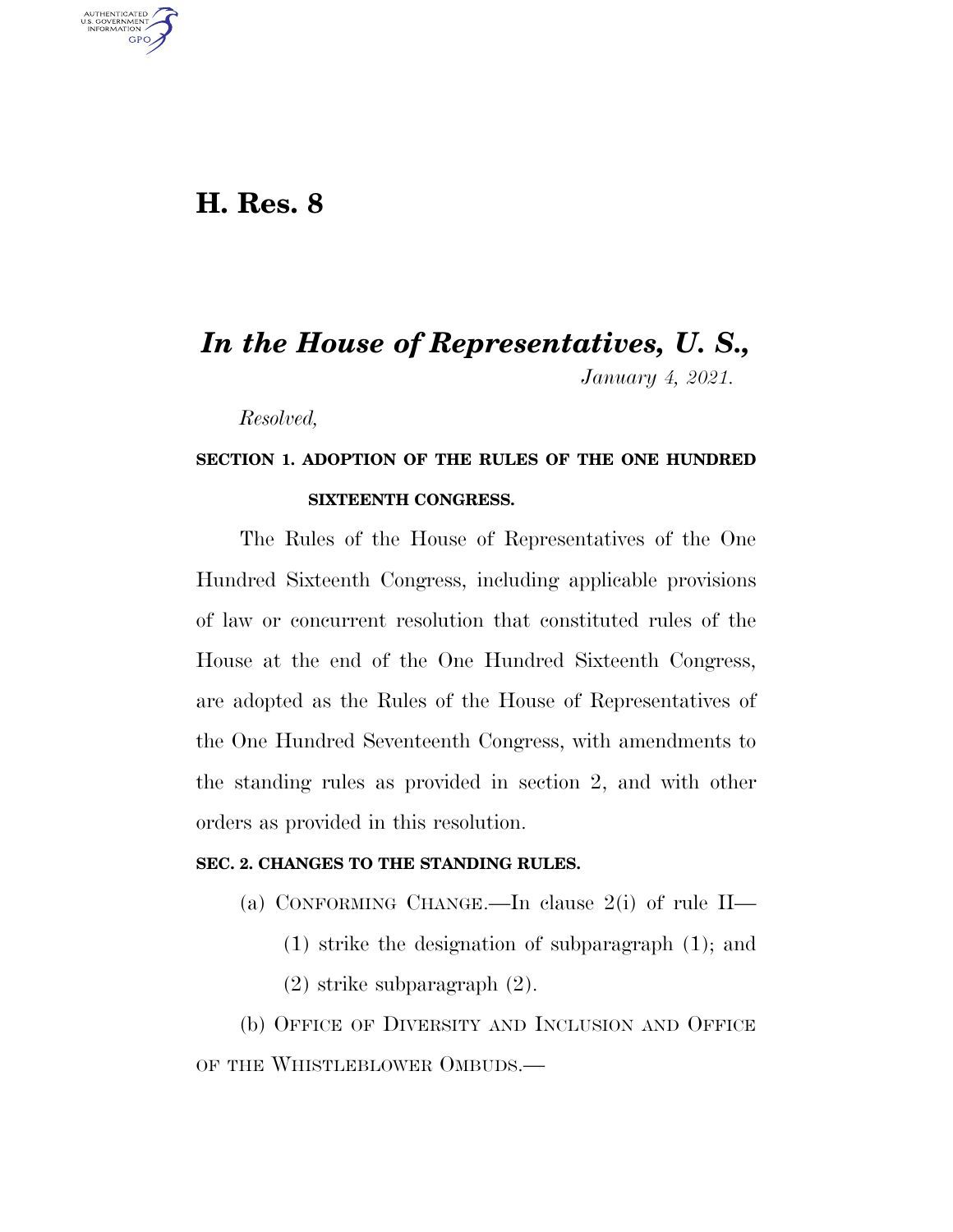(1) ESTABLISHMENT.—In rule II, add at the end the following new clauses:

#### **''Office of Diversity and Inclusion**

''9.(a) There is established an Office of Diversity and Inclusion. The Speaker, in consultation with the Minority Leader, shall appoint a Director of the Office from recommendations provided by the chair of the Committee on House Administration in consultation with the ranking minority member of such committee.

''(b) Subject to the policy direction and oversight of the Committee on House Administration, the Office of Diversity and Inclusion shall—

''(1) direct and guide House employing offices to recruit, hire, train, develop, advance, promote, and retain a diverse workforce;

''(2) survey and evaluate diversity in House employing offices;

''(3) through the Director of the Office at the end of each session of Congress, submit a House of Representatives diversity report to the Speaker, the Majority Leader, the Minority Leader, the chair and ranking minority member of the Committee on House Administration, and the chair and ranking minority member of the Subcommittee on the Legislative Branch of the Committee on Appropriations; and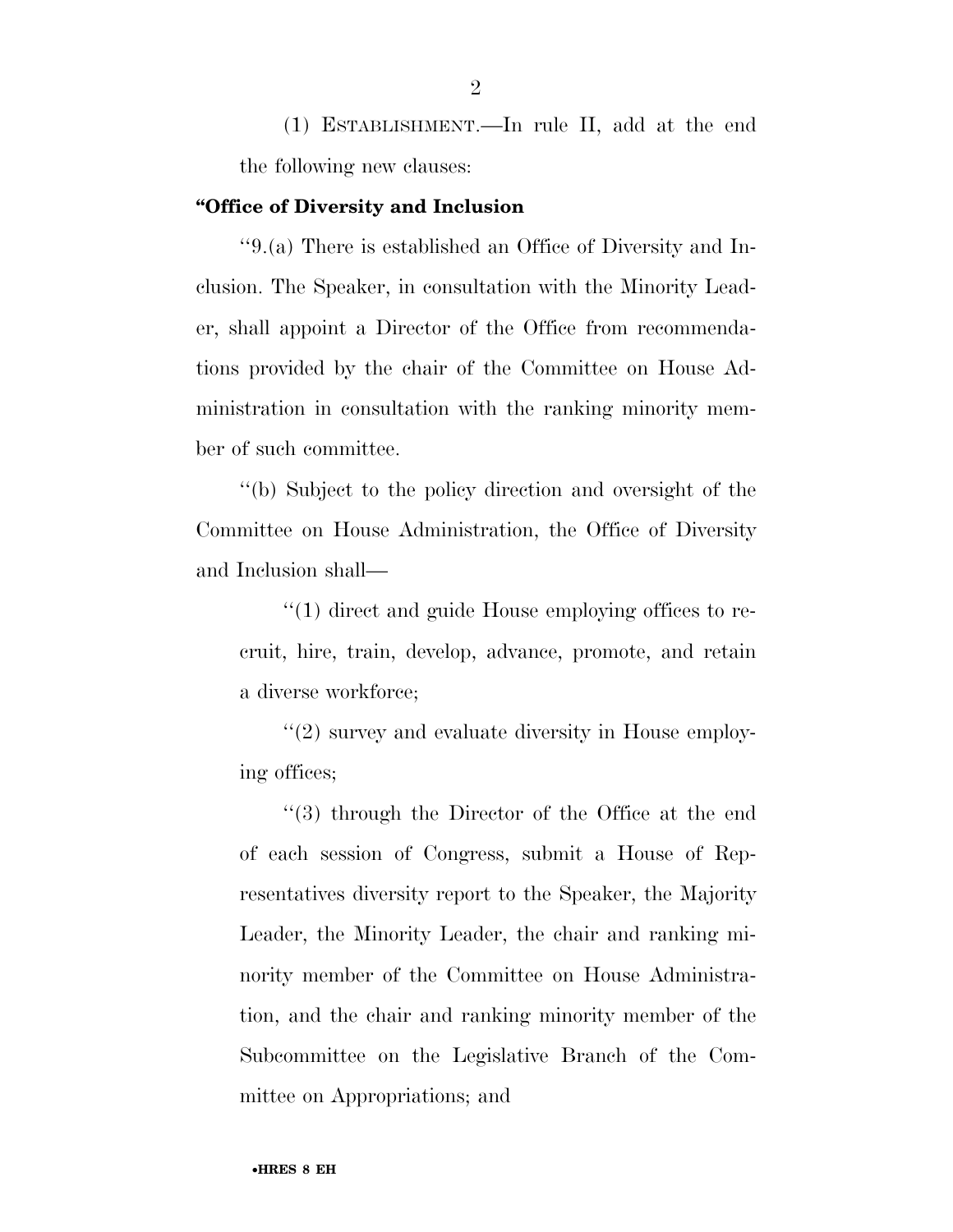''(4) provide consultation and guidance in furtherance of increasing diversity and inclusion in the House. **''Office of the Whistleblower Ombuds** 

''10.(a) There is established an Office of the Whistleblower Ombuds. The Speaker, in consultation with the chairs and ranking minority members of the Committee on House Administration and the Committee on Oversight and Reform, shall appoint a Director of the Office.

''(b) Subject to the policy direction and oversight of the Committee on House Administration, and in consultation with any other committee (at the request of the chair or ranking minority member of such other committee), the Office of the Whistleblower Ombuds shall—

''(1) promulgate best practices for whistleblower intake for offices of the House; and

''(2) provide training for offices of the House on whistleblower intake, including establishing an effective reporting system for whistleblowers, maintaining whistleblower confidentiality, advising staff of relevant laws and policies, and protecting information provided by whistleblowers.''.

(2) CONFORMING AMENDMENT.—In clause  $4(d)(1)(A)$  of rule X—

(A) strike ''and the Inspector General'' and insert ", the Inspector General, the Office of Diver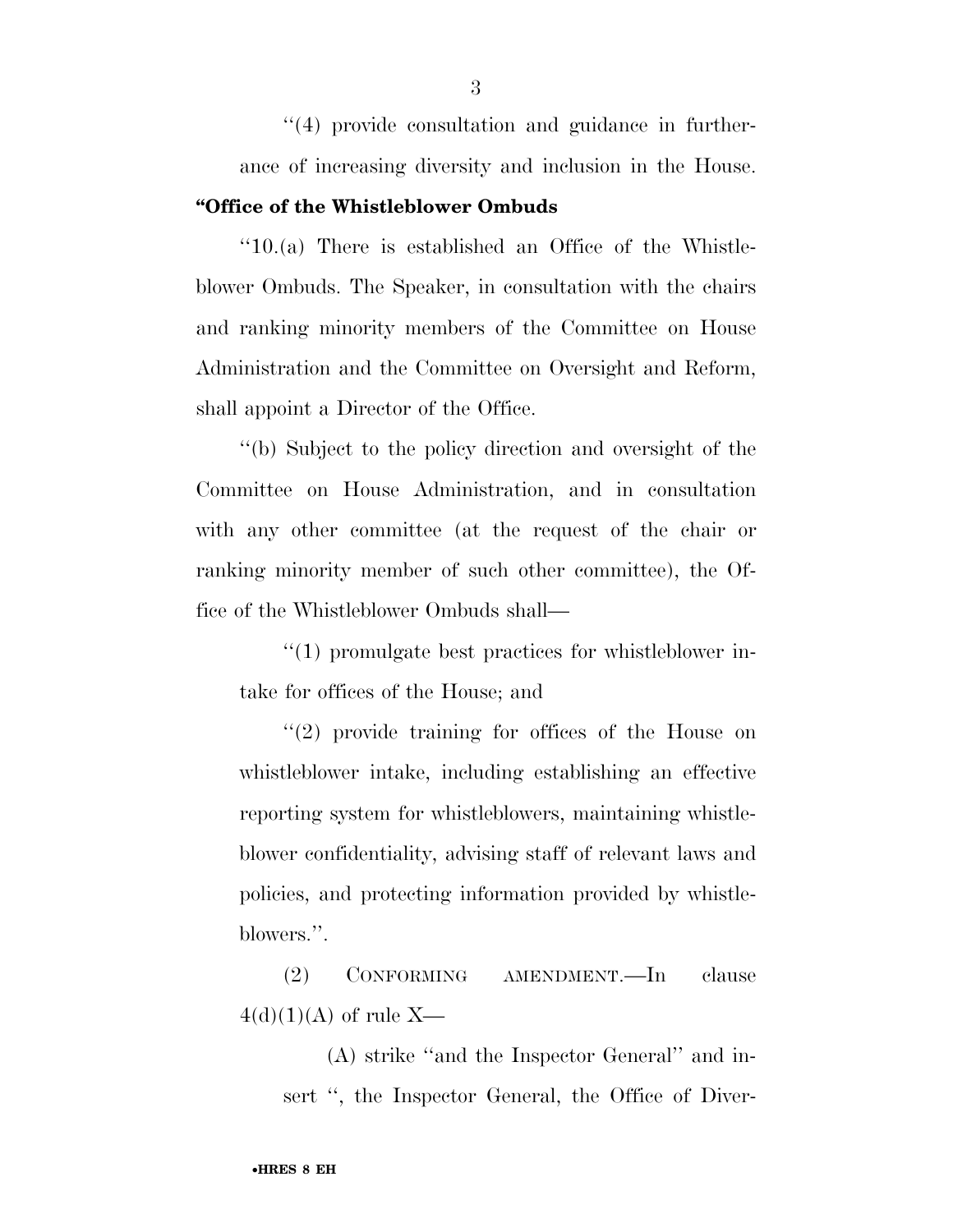sity and Inclusion, and the Office of the Whistleblower Ombuds''; and

(B) strike ''and Inspector General'' and insert ''Inspector General, Office of Diversity and Inclusion, and Office of the Whistleblower Ombuds''.

(c) CONTINUING AUTHORITY TO ACT IN LITIGATION MATTERS.—In clause 8(c) of rule II, strike ''appropriate'' and insert ''appropriate, including, but not limited to, the issuance of subpoenas,''.

(d) ADMITTANCE TO THE HALL OF THE HOUSE.—

(1) In clause  $2(a)(14)$  of rule IV, insert "and the Mayor of the District of Columbia'' after ''Territories''.

 $(2)$  In clause  $4(a)$  of rule IV—

(A) in subparagraph (2) strike ''committee; or'' and insert "committee;";

(B) in subparagraph (3) strike the period and insert "; or"; and

(C) add at the end the following new subparagraph:

 $''(4)$  has been convicted by a court of record for the commission of a crime in relation to that individual's election to, or service to, the House.''.

(e) GENDER-INCLUSIVE LANGUAGE.—

(1) In clause  $1(c)(9)$  of rule X, strike "seamen" and insert "seafarers".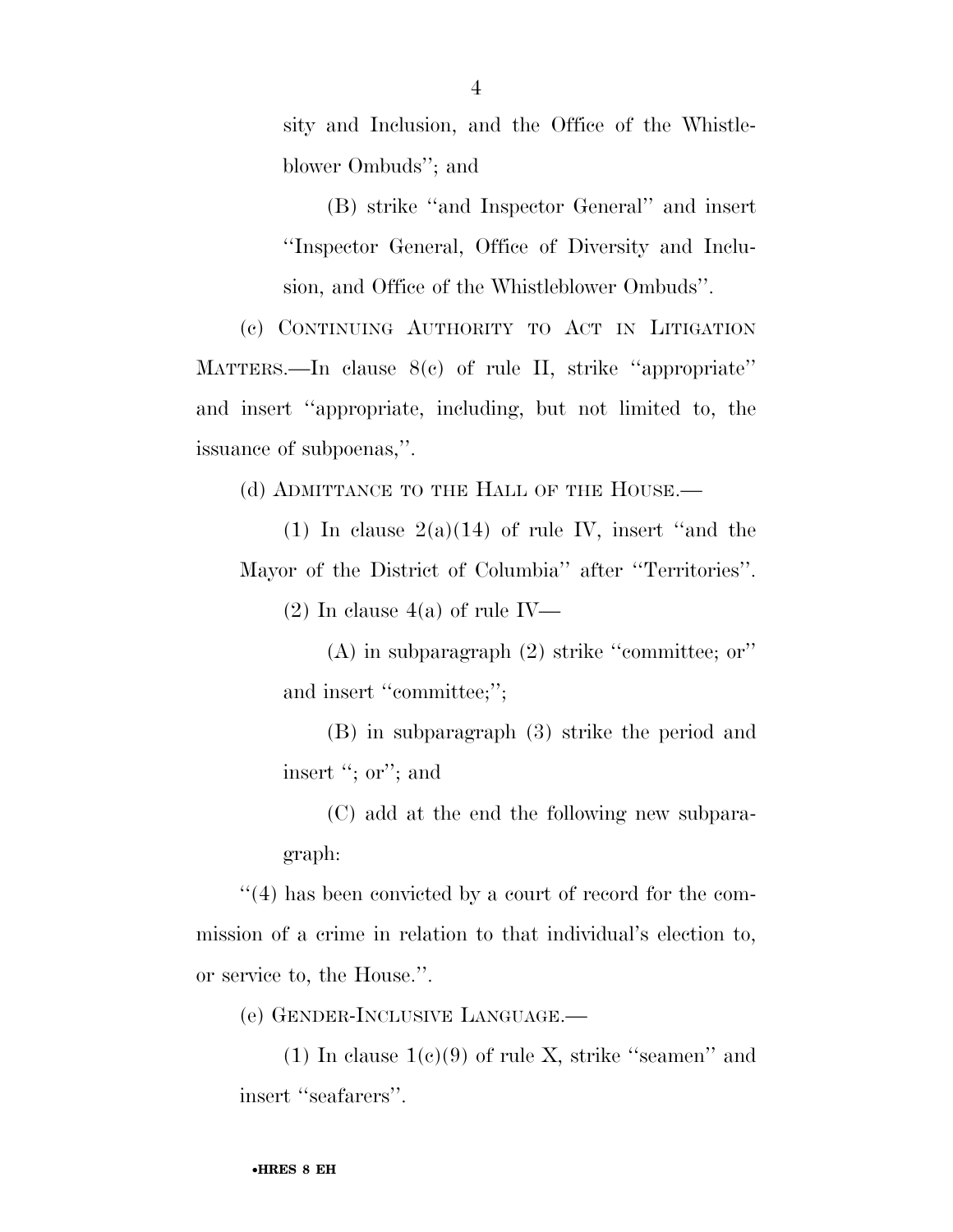(2) In clause  $4(a)(1)(B)$  of rule X, strike "Chairman'' and insert "Chair".

(3) In clause  $8(c)(3)$  of rule XXIII, strike "father, mother, son, daughter, brother, sister, uncle, aunt, first cousin, nephew, niece, husband, wife, father-in-law, mother-in-law, son-in-law, daughter-in-law, brother-inlaw, sister-in-law, stepfather, stepmother, stepson, stepdaughter, stepbrother, stepsister, half brother, half sister, grandson, or granddaughter'' and insert ''parent, child, sibling, parent's sibling, first cousin, sibling's child, spouse, parent-in-law, child-in-law, sibling-in-law, stepparent, stepchild, stepsibling, half-sibling, or grandchild''.

(4) In clause 10(b) of rule XXIII—

(A) strike ''submit his or her resignation'' and insert "resign";

(B) strike ''he or she serves'' and insert ''such Member, Delegate, or Resident Commissioner serves''; and

(C) strike ''he or she holds'' and insert ''such Member, Delegate, or Resident Commissioner holds''.

 $(5)$  In clause  $15(d)(2)$  of rule XXIII, strike "father, mother, son, daughter, brother, sister, husband, wife, fa-

5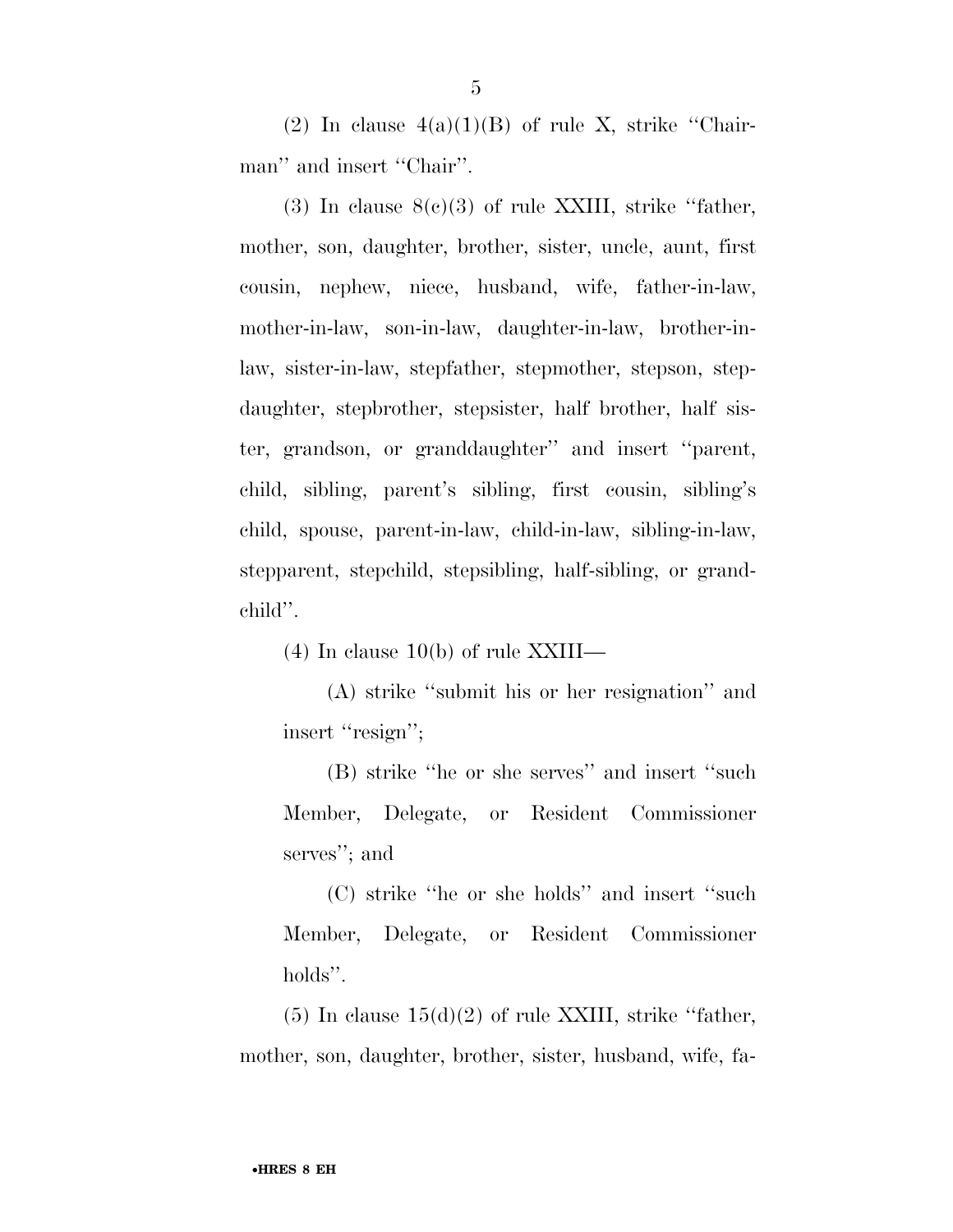ther-in-law, or mother-in-law'' and insert ''parent, child, sibling, spouse, or parent-in-law''.

(6) In clause 4 of rule XXVII, strike ''himself or herself" and insert "themself".

(7) In rule XXIX, clause 2 is amended to read as follows:

''2. (Reserved.)''.

(f) COMMITTEE ON ARMED SERVICES.—In clause 1(c) of rule X—

(1) in subparagraph (1) strike ''and Air Force'' and insert ''Marine Corps, Air Force, and Space Force''; and

(2) in subparagraph (13), strike ''and Air Force'' and insert ''Air Force, and Space Force''.

(g) COMMITTEE OVERSIGHT PLANS.—In clause  $2(d)(2)$ of rule X—

(1) in subdivision (D), strike ''and'';

(2) in subdivision (E), strike the period and insert ''; and''; and

(3) add at the end the following new subdivision:

''(F) give priority consideration to including in the plan a discussion of how the committee's work will address issues of inequities on the basis of race, color, ethnicity, religion, sex, sexual orientation, gender identity, disability, age, or national origin.''.

(h) PRINTING AND AVAILABILITY REQUIREMENTS.—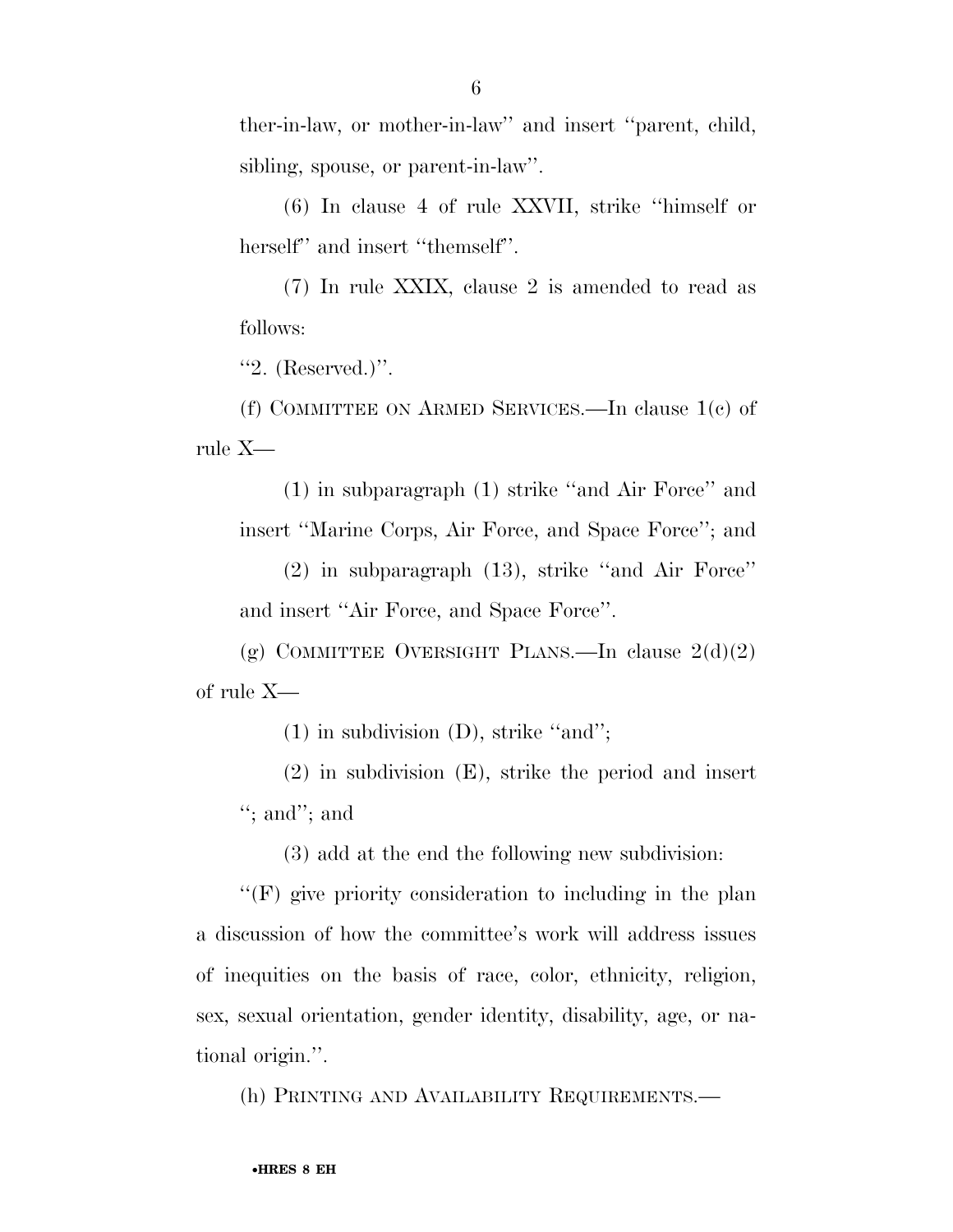(1) In clause 6 of rule X, strike ''printed'' each place that it appears.

(2) In clause  $8(b)(1)(A)$  of rule XXII, insert "or pursuant to clause 3 of rule XXIX'' after ''Congressional Record''.

(i) COMMITTEE VOTE AVAILABILITY.—In clause  $2(e)(1)(B)$  of rule XI—

(1) in item (i), strike ''made available by the committee for inspection by the public at reasonable times in its offices and also'';

 $(2)$  in item (i), strike "subdivision  $(B)(ii)$ " and insert "item (ii)"; and

(3) in item (ii), strike ''available for inspection by the public'' and insert ''publicly available''.

(j) AMENDMENT AVAILABILITY.—In clause  $2(e)(6)$  of rule XI, insert '', or 48 hours after the disposition or withdrawal of any other amendment,'' after ''any amendment''.

(k) TRUTH-IN-TESTIMONY REFORM.—In clause  $2(g)(5)$ of rule XI—

(1) amend subdivision (B) to read as follows:

''(B) In the case of a witness appearing in a non-governmental capacity, a written statement of proposed testimony shall include—

''(i) a curriculum vitae;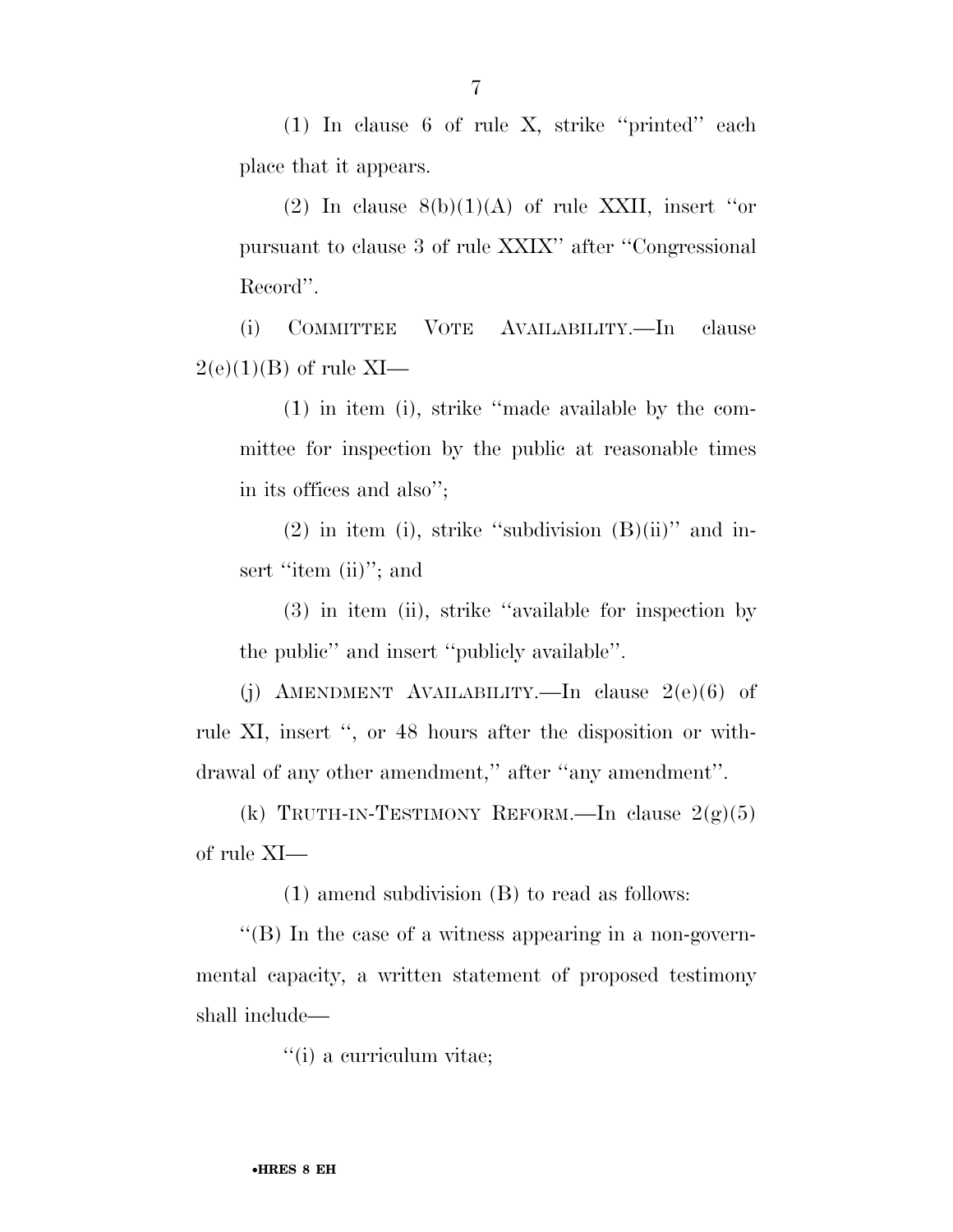''(ii) a disclosure of any Federal grants or contracts, or contracts, grants, or payments originating with a foreign government, received during the past 36 months by the witness or by an entity represented by the witness and related to the subject matter of the hearing; and

''(iii) a disclosure of whether the witness is a fiduciary (including, but not limited to, a director, officer, advisor, or resident agent) of any organization or entity that has an interest in the subject matter of the hearing.'';

(2) in subdivision (C), strike ''subdivision (B)'' and insert "subdivision (B)(ii)"; and

(3) in subdivision (D), insert ''24 hours before the witness appears to the extent practicable, but'' before "not later".

(l) ELECTRONIC FILING OF REPORTS AND ELECTRONIC SIGNATURES.—

(1) In clause 2(l) of rule XI, insert ''(including in electronic form)'' after ''signed views''.

 $(2)$  In clause  $2(a)$  of rule XIII—

(A) in subparagraph (1), strike ''subparagraph  $(2)$ " and insert "subparagraphs  $(2)$  and  $(3)$ "; and (B) add the following new subparagraph: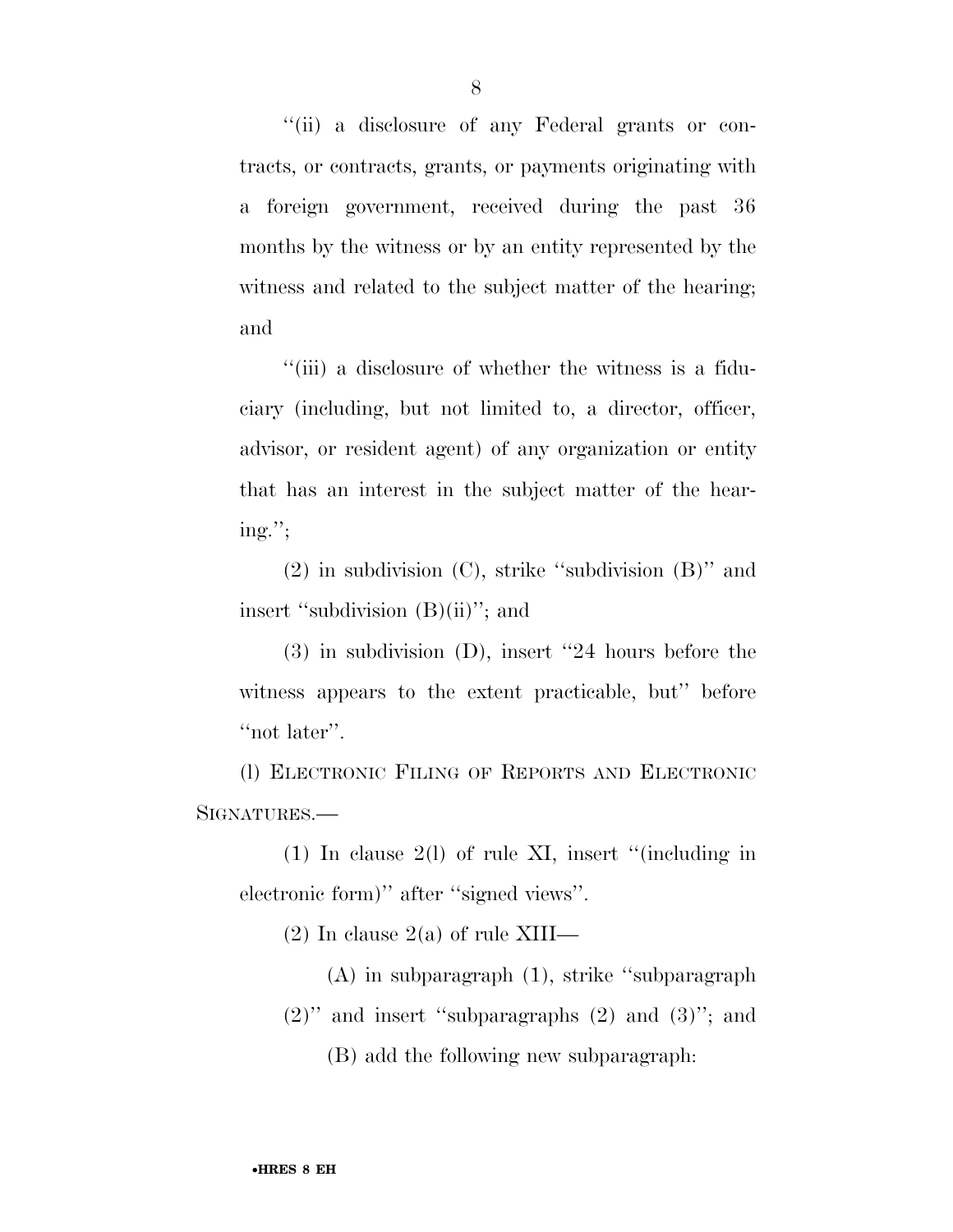''(3) All reports of committees may be delivered to the Clerk in electronic form.''.

(3) In clause 5(b) of rule XIII, insert '', pursuant to clause  $2(a)(3)$ , or pursuant to clause  $2(e)$ ," after ''from the floor''.

(4) In clause 5 of rule XXV, insert ''(including in electronic form)'' after ''signed'' each place that it appears.

(5) In clause 1 of rule XXVII, insert ''(including in electronic form)'' after ''signed''.

(m) SUBPOENA AUTHORITY.—In clause  $2(m)(3)$  of rule XI, add the following new subdivision:

''(D) Subpoenas for documents or testimony may be issued to any person or entity, whether governmental, public, or private, within the United States, including, but not limited to, the President, and the Vice President, whether current or former, in a personal or official capacity, as well as the White House, the Office of the President, the Executive Office of the President, and any individual currently or formerly employed in the White House, Office of the President, or Executive Office of the President.''.

(n) COMMITTEE ON ETHICS.—

(1) In clause  $5(a)(3)(C)$  of rule X, insert "or fifth" after ''fourth''.

(2) In clause 3 of rule XI—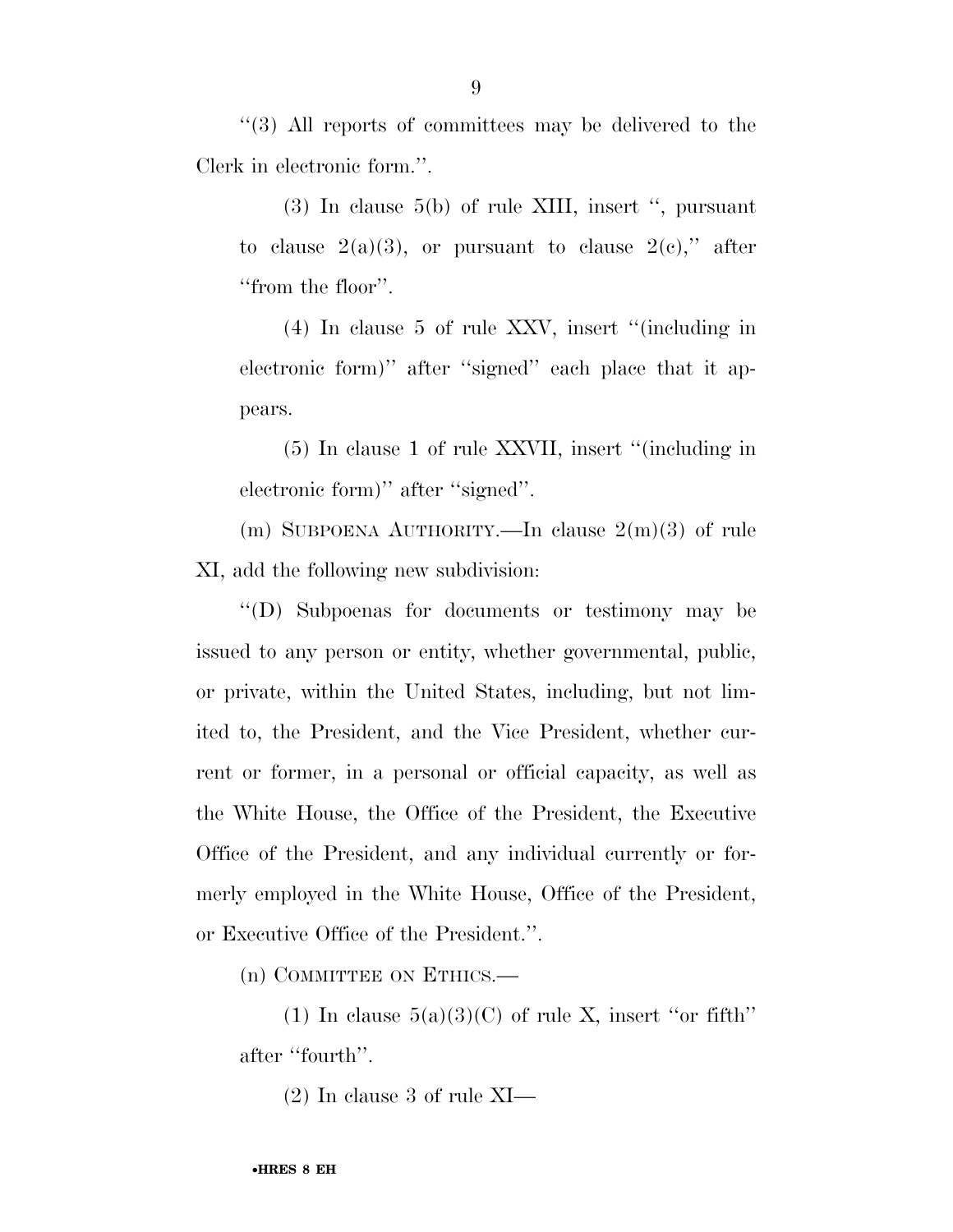(A) in paragraph  $(b)(8)(A)$ , insert ", Delegate, Resident Commissioner'' after ''Member'' each place it appears;

(B) in paragraph  $(b)(8)(B)(iii)$ , insert ", Delegate, Resident Commissioner'' after ''Member'';

(C) in paragraph  $(k)(1)(A)$ , insert ", Delegate, Resident Commissioner'' after ''Member'';

(D) in paragraph  $(m)(1)(A)$ , insert ", Delegates, or the Resident Commissioner'' after ''Members'';

(E) in paragraph (n), insert '', Delegate, Resident Commissioner'' after ''Member''; and

(F) in paragraph (r), insert '', Delegate, Resident Commissioner'' after ''Member''.

(o) AUDIO AND VIDEO RECORDINGS.—In clause 4(b) of rule XI, strike ''radio and television tapes and television film'' and insert ''audio and video recordings''.

(p) COSPONSORSHIP WITHDRAWAL.—In clause 7(b)(2) of rule XII, strike the first two sentences and insert the following: ''The name of a cosponsor of a bill or resolution may be deleted only by a demand from the floor made by the Member, Delegate, or Resident Commissioner whose name is to be deleted, or by a unanimous-consent request from the sponsor. The Speaker may only entertain such a demand or request until the last committee authorized to consider and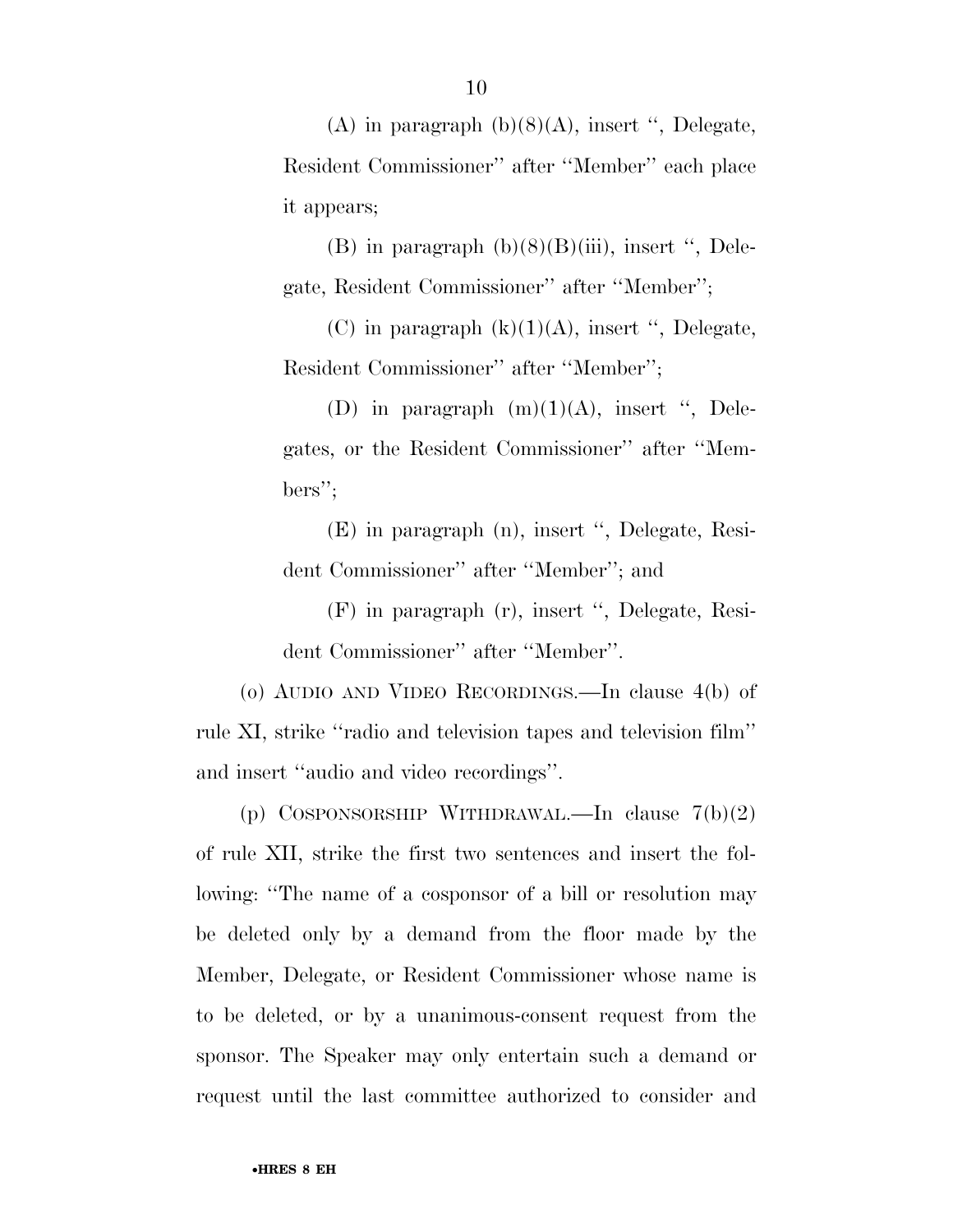report the bill or resolution reports it to the House or is discharged from its consideration.''.

(q) COMPARATIVE PRINTS.—In rule XXI, strike clause 12.

(r) REQUIRING COMMITTEE HEARING AND MARKUP ON BILLS AND JOINT RESOLUTIONS.—

(1) In clause 3(c) of rule XIII, add the following new subparagraph:

 $\lq(6)(A)$  On a bill or joint resolution to be considered pursuant to a special order of business reported by the Committee on Rules—

> ''(i) a list of related committee and subcommittee hearings; and

> ''(ii) a designation of at least one committee or subcommittee hearing that was used to develop or consider such bill or joint resolution.

''(B) Subdivision (A) shall not apply to a bill or joint resolution—

''(i) continuing appropriations for a fiscal year; or

''(ii) containing an emergency designation under section  $251(b)(2)$  or section  $252(e)$  of the Balanced Budget and Emergency Deficit Control Act of 1985.''.

(2) In rule XXI, add at the end the following new clause: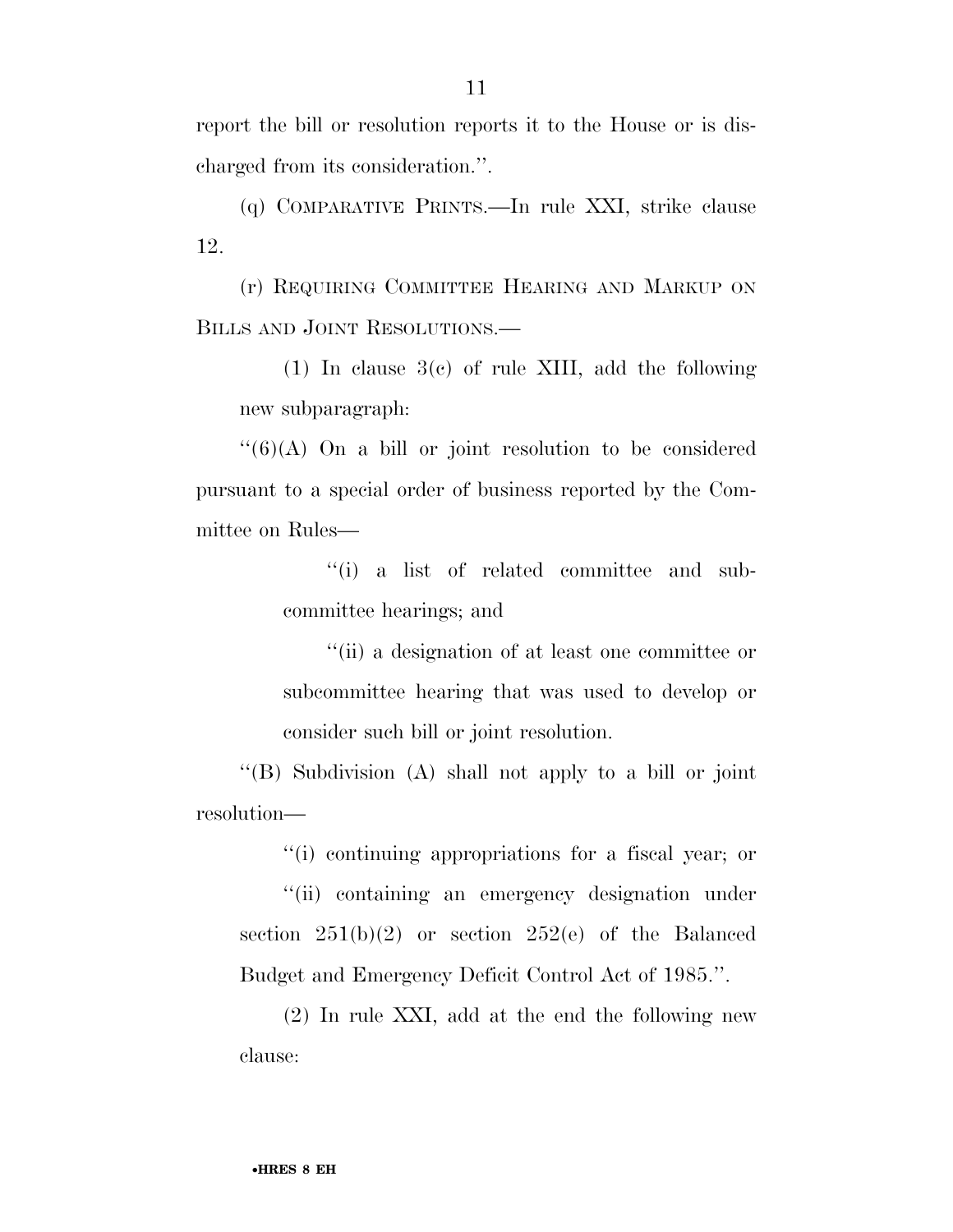''12.(a) It shall not be in order to consider a bill or joint resolution pursuant to a special order of business reported by the Committee on Rules that has not been reported by a committee.

''(b) Paragraph (a) shall not apply to a bill or joint resolution—

 $''(1)$  continuing appropriations for a fiscal year;

''(2) containing an emergency designation under section  $251(b)(2)$  or section  $252(e)$  of the Balanced Budget and Emergency Deficit Control Act of 1985;

 $\cdot$ (3) designated pursuant to clause 7(a) of rule XV; or

 $(4)$  not referred to committee.

''(c) Paragraph (a) does not apply before March 1 of an odd-numbered year.''.

(s) MOTION TO RECOMMIT.—

(1) In clause 6(c) of rule XIII, strike '', including a motion to recommit with instructions to report back an amendment otherwise in order''.

(2) In clause 2 of rule XIX—

(A) in paragraph (a), strike ''with or'';

(B) amend paragraph (b) to read as follows:

''(b) The previous question shall be considered as ordered on any motion to recommit (or commit, as the case may be).''; and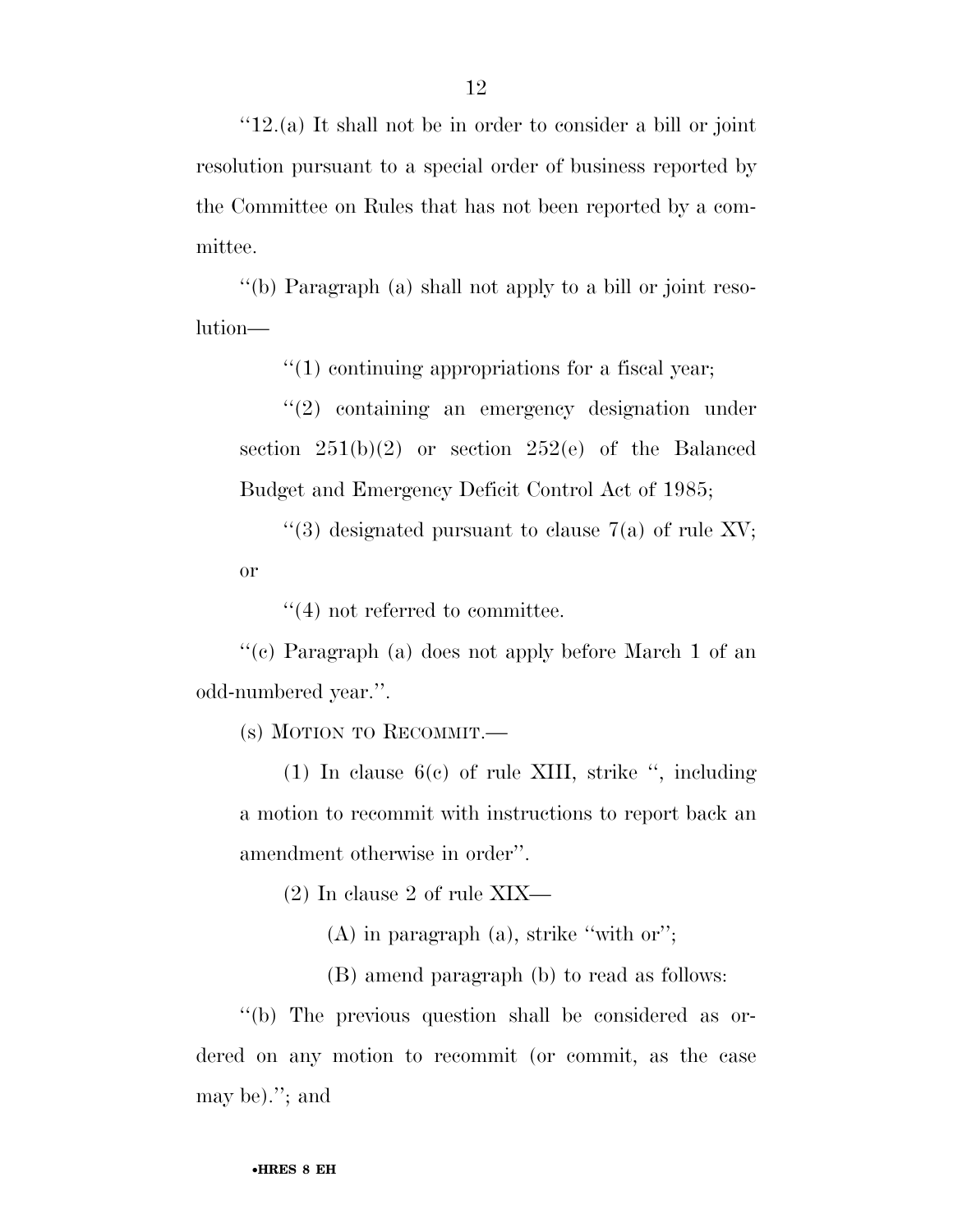(C) strike paragraph (c).

(3) In clause 7(d) of rule XXII, strike ''or in a motion to recommit to conference''.

(t) DISTRICT OF COLUMBIA BUSINESS.—In rule XV—

(1) clause 4 is amended to read as follows:

 $"4.$  (Reserved.)".

(2) in clause 4, strike the caption.

(u) TITLE AMENDMENTS.—In clause 6 of rule XVI, insert ", shall be in order only if offered by the Majority Leader or a designee,'' after ''adoption''.

(v) RECONCILIATION DIRECTIVES.—Clause 7 of rule XXI is amended to read as follows:

''7. (Reserved.)''.

(w) AVAILABILITY OF MEASURES.—In clause 11 of rule XXI, insert "the text of" before "such measure".

 $(x)$  PROHIBITED SERVICE.—Clause 19 $(e)$  of rule XXIII is amended to read as follows: ''A Member, Delegate, Resident Commissioner, officer, or employee of the House shall comply with regulations issued and revised, as necessary, by the Committee on Ethics regarding types of prohibited service or positions that could lead to conflicts of interest.''.

(y) CODE OF OFFICIAL CONDUCT.—In rule XXIII—

(1) redesignate clause 20 as clause 22; and

(2) insert after clause 19 the following new clauses: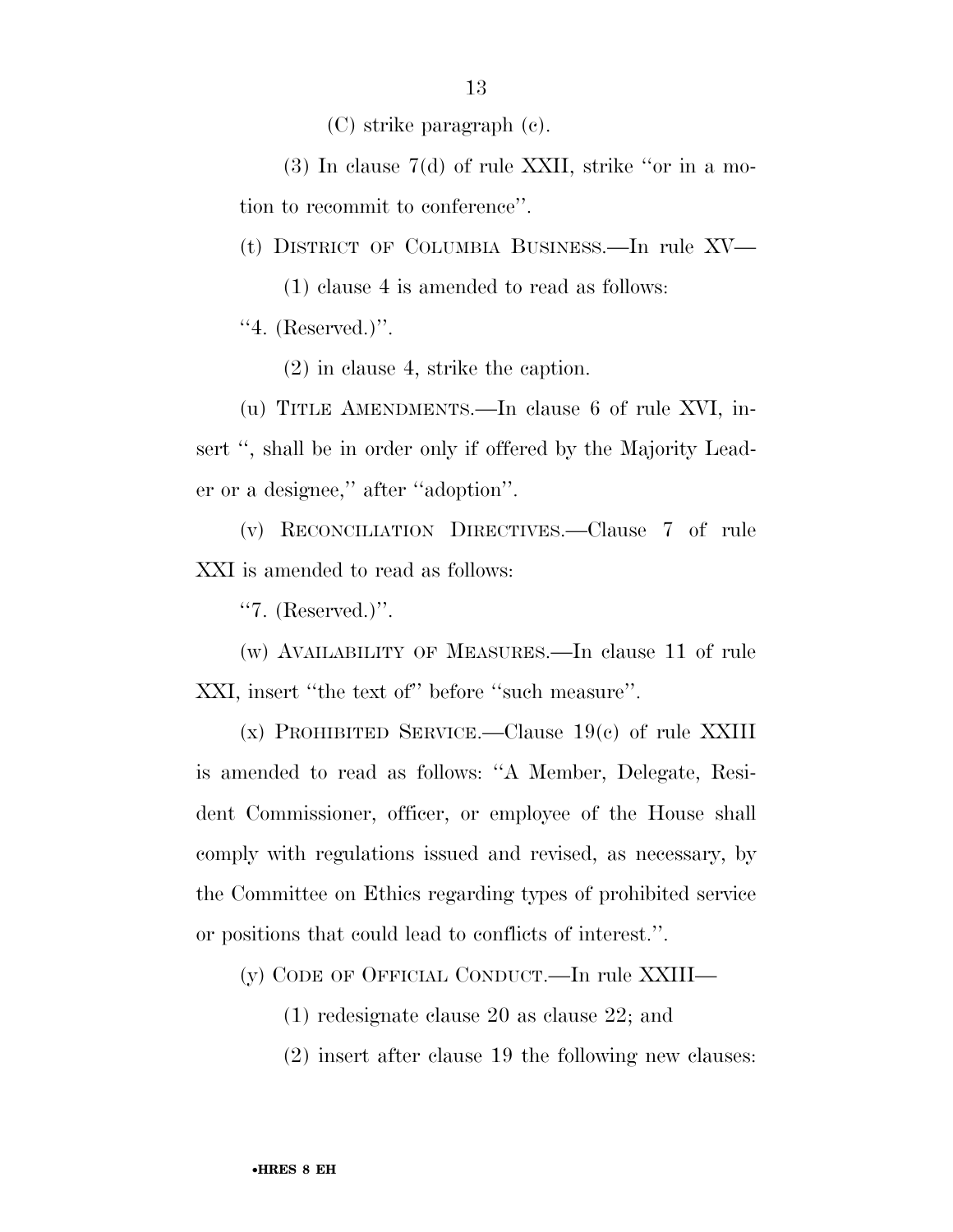''20. A Member, Delegate, Resident Commissioner, officer, or employee of the House may not, directly or indirectly, take any actions to prevent any individual from or retaliate against any individual for providing truthful information to the Committee on Ethics, the Office of Congressional Ethics, the Office of Congressional Workplace Rights, or any law enforcement official, provided that the disclosure of such information is not otherwise prohibited by law or House rules.

" $21(a)$  Except as provided in paragraphs (b) and (c), a Member, Delegate, Resident Commissioner, officer, or employee of the House shall not knowingly and willfully disclose publicly the identity of, or personally identifiable information about, any individual who has reported allegations of possible wrongdoing, including retaliation, under processes and protections provided by the Civil Service Reform Act of 1978, the Whistleblower Protection Act of 1989, the Intelligence Community Whistleblower Protection Act of 1998, or any other Federal law that establishes the right for individuals to make protected disclosures to Congress.

''(b) The limitation in paragraph (a) shall not apply to any disclosure of an individual's identity or personally identifiable information if—

''(1) the individual has provided express written consent prior to such disclosure;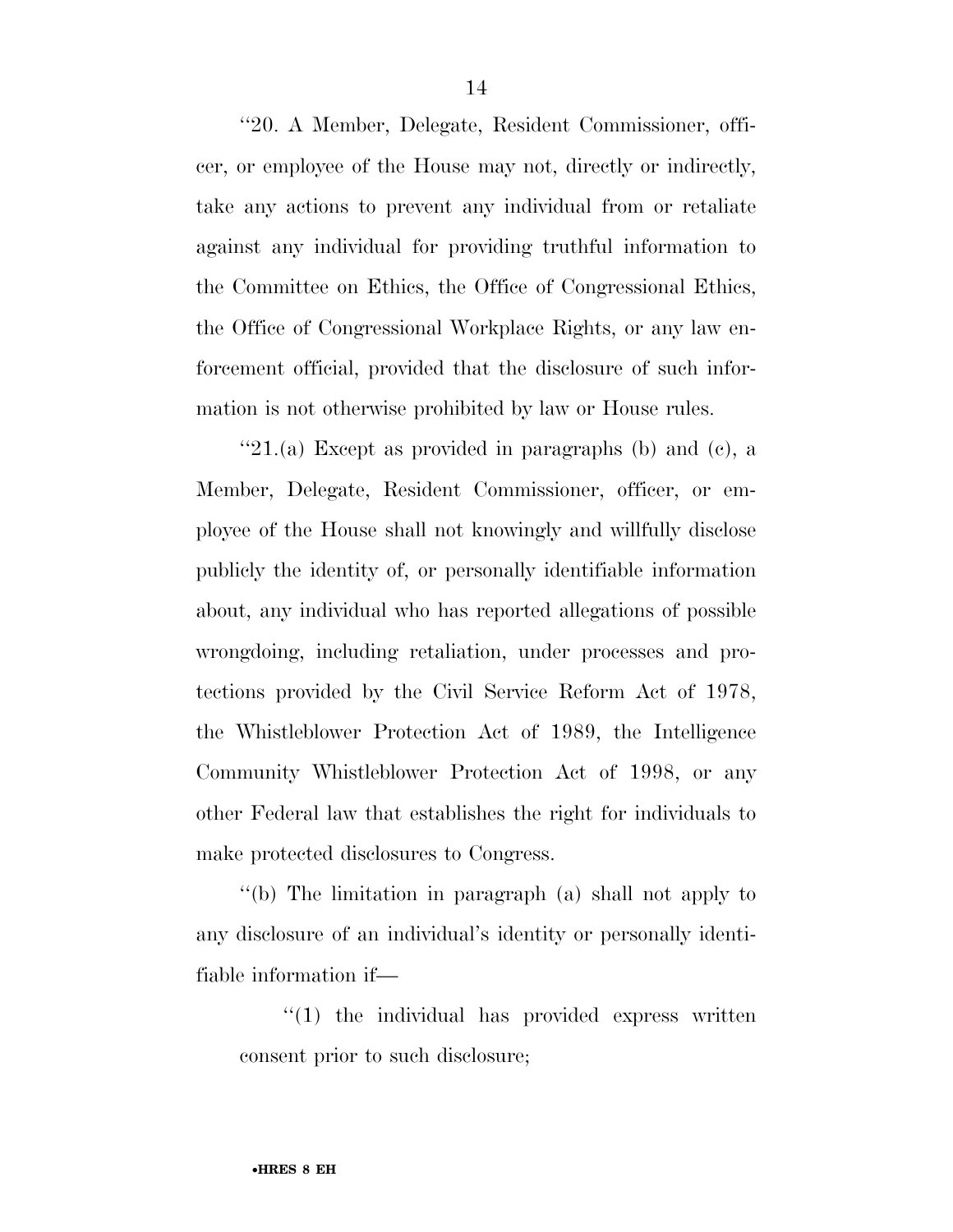$''(2)$  the individual has already voluntarily and publicly disclosed their identity; or

''(3) the disclosure is by the chair of a committee after an affirmative vote by two-thirds of the members of the committee that such disclosure is in the public interest.

''(c) Nothing in this clause shall prevent—

 $''(1)$  an investigation of any allegation of wrongdoing disclosed by any individual; or

''(2) the public disclosure of substantive information shared by any individual that is not personally identifiable to that individual.

 $\cdot$ (d) Disclosures made pursuant to paragraph (b)(3) shall be subject to appropriate safeguards, including that the individual be provided timely advance notice if possible before their identity or any personally identifiable information is disclosed prior to the vote described in paragraph  $(b)(3)$ , unless such information would jeopardize the related investigations. When providing such notice to the individual the committee chair shall send the individual a written explanation of the reasons for the disclosure.''.

(z) COMMUNICATIONS STANDARDS COMMISSION.—In clause 5 of rule XXIV, strike ''Commission on Congressional Mailing Standards'' and insert ''Communications Standards Commission''.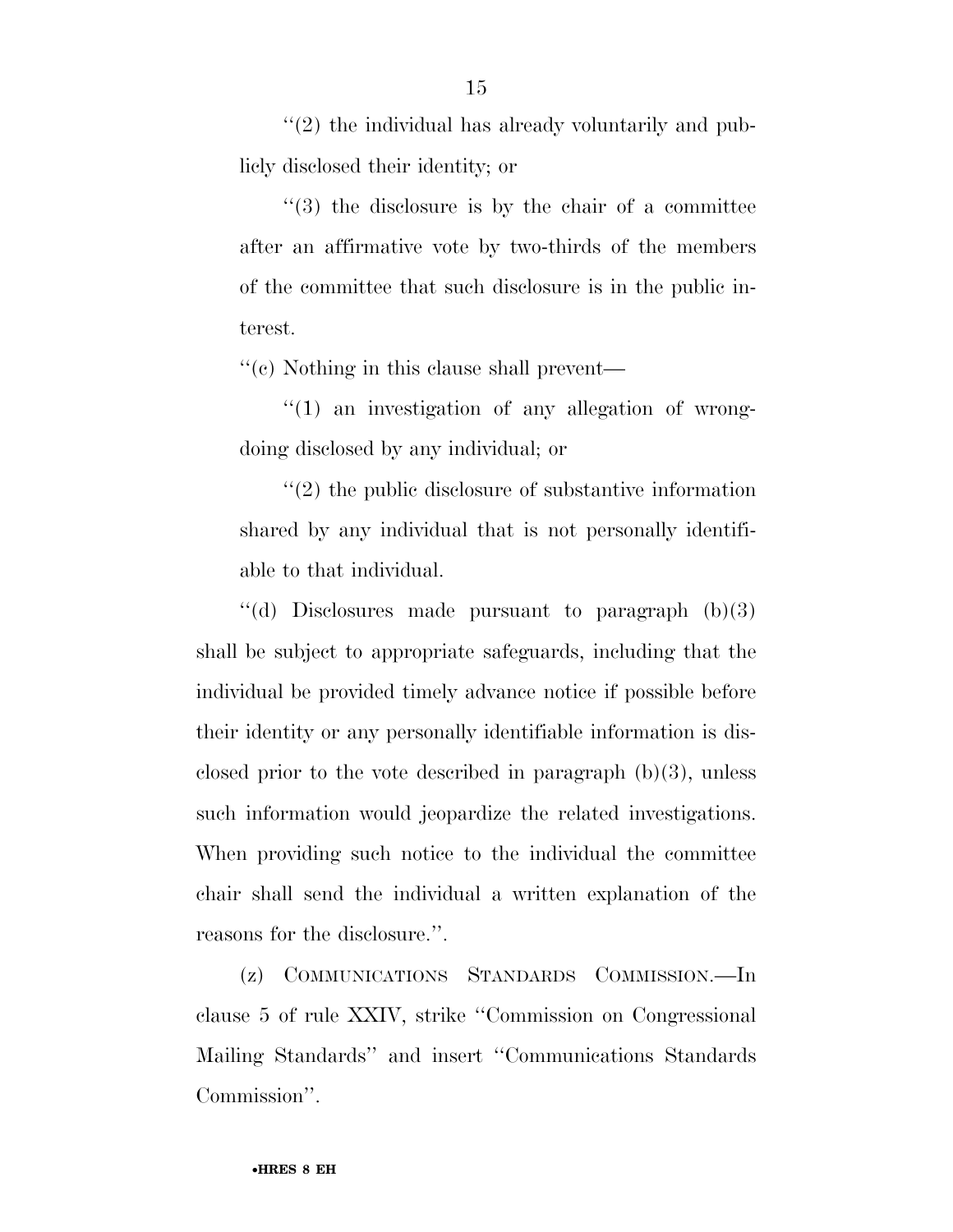#### **SEC. 3. SEPARATE ORDERS.**

(a) MEMBER DAY HEARING REQUIREMENT.—During the first session of the One Hundred Seventeenth Congress, each standing committee (other than the Committee on Ethics) or each subcommittee thereof (other than a subcommittee on oversight) shall hold a hearing at which it receives testimony from Members, Delegates, and the Resident Commissioner on proposed legislation within its jurisdiction, except that the Committee on Rules may hold such hearing during the second session of the One Hundred Seventeenth Congress.

(b) DEPOSITION AUTHORITY.—

(1) During the One Hundred Seventeenth Congress, the chair of a standing committee (other than the Committee on Rules), and the chair of the Permanent Select Committee on Intelligence, upon consultation with the ranking minority member of such committee, may order the taking of depositions, including pursuant to subpoena, by a member or counsel of such committee.

(2) Depositions taken under the authority prescribed in this subsection shall be subject to regulations issued by the chair of the Committee on Rules and printed in the Congressional Record.

(c) WAR POWERS RESOLUTION.—During the One Hundred Seventeenth Congress, a motion to discharge a measure introduced pursuant to section 6 or section 7 of the War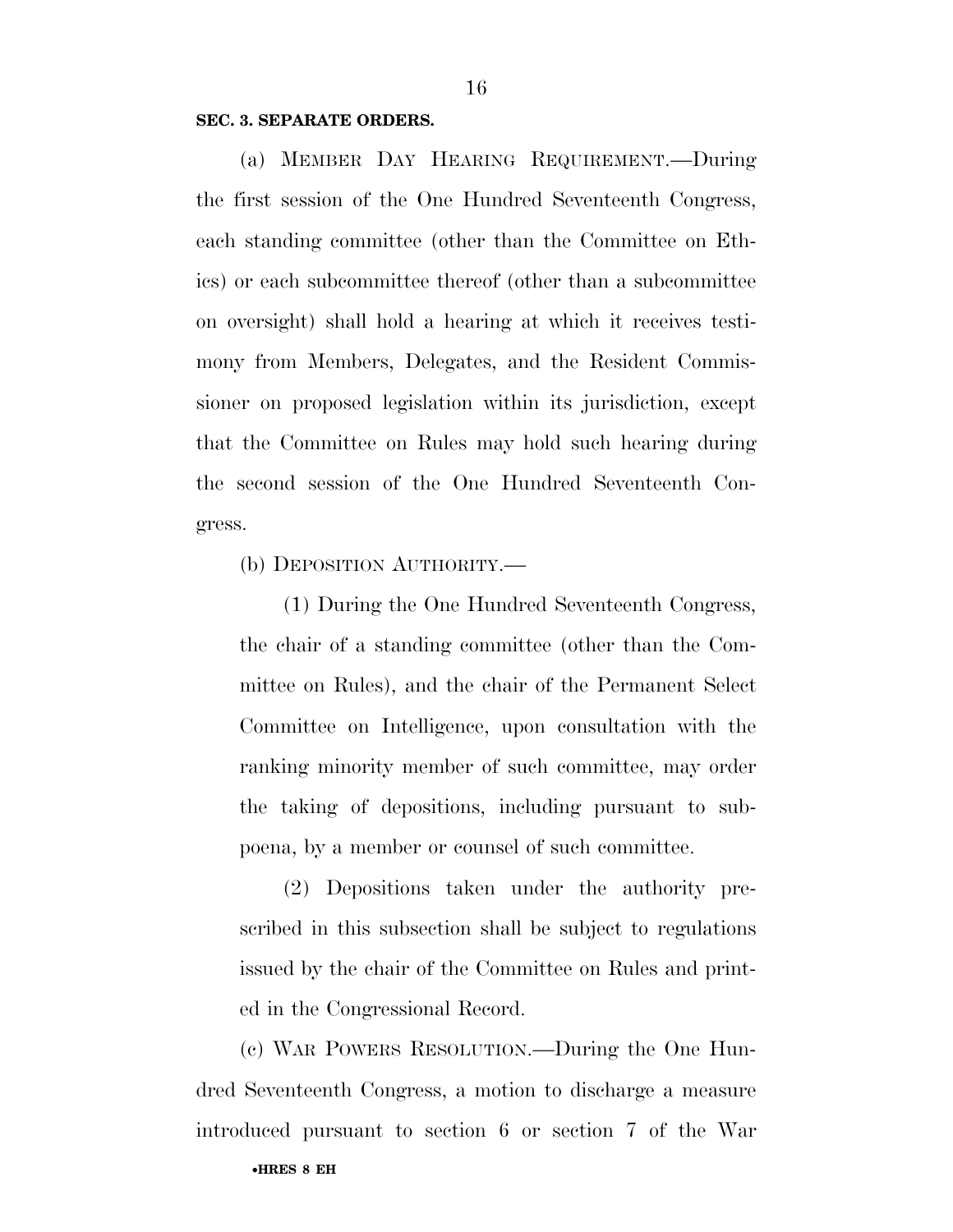Powers Resolution (50 U.S.C. 1545–46) shall not be subject to a motion to table.

(d) EXERCISE FACILITIES FOR FORMER MEMBERS.— During the One Hundred Seventeenth Congress—

(1) The House of Representatives may not provide access to any exercise facility which is made available exclusively to Members and former Members, officers and former officers of the House of Representatives, and their spouses to any former Member, former officer, or spouse who is a lobbyist registered under the Lobbying Disclosure Act of 1995 or any successor statute or who is an agent of a foreign principal as defined in clause 5 of rule XXV. For purposes of this subsection, the term ''Member'' includes a Delegate or Resident Commissioner to the Congress.

(2) The Committee on House Administration shall promulgate regulations to carry out this subsection.

(e) EMPANELING INVESTIGATIVE SUBCOMMITTEE OF THE COMMITTEE ON ETHICS.—The text of House Resolution 451, One Hundred Tenth Congress, shall apply in the One Hundred Seventeenth Congress in the same manner as such provision applied in the One Hundred Tenth Congress, except that references to the Committee on Standards of Official Conduct shall be construed as references to the Committee on Ethics.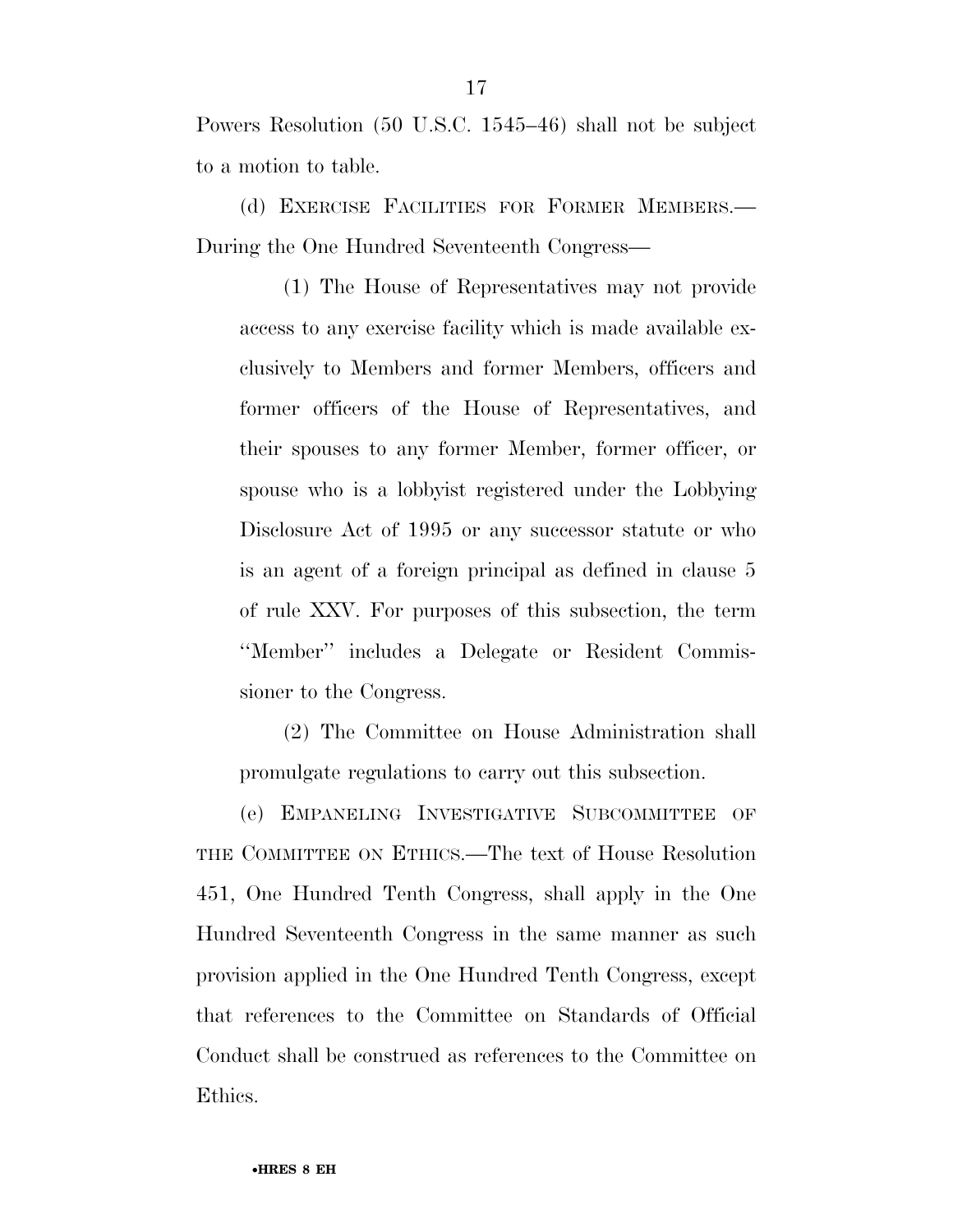(f) NON-DISCLOSURE AGREEMENTS.—Any non-disclosure agreement imposed by any employing or contracting authority in the House of Representatives to which a paid or unpaid employee or contractor is or was required to agree as a term of employment shall—

(1) provide clear guidance that the employee or contractor may communicate concerning any matter with the Committee on Ethics, the Office of Congressional Workplace Rights, or any other office or entity designated by the Committee on House Administration without prior, concurrent, or subsequent notice or approval; and

(2) not be binding and shall have no legal effect to the extent to which it requires prior, concurrent, or subsequent notice or approval from anyone on any matter with respect to communications from an employee or contractor to any of the committees, offices, or entities described in paragraph (1).

(g) REQUIRING MEMBERS TO PAY FOR DISCRIMINATION SETTLEMENTS.—

(1) IN GENERAL.—In the case of a settlement of a complaint under the Congressional Accountability Act of 1995 in connection with a claim alleging a violation described in paragraph (2) which is committed personally by a Member, Delegate, or Resident Commissioner, if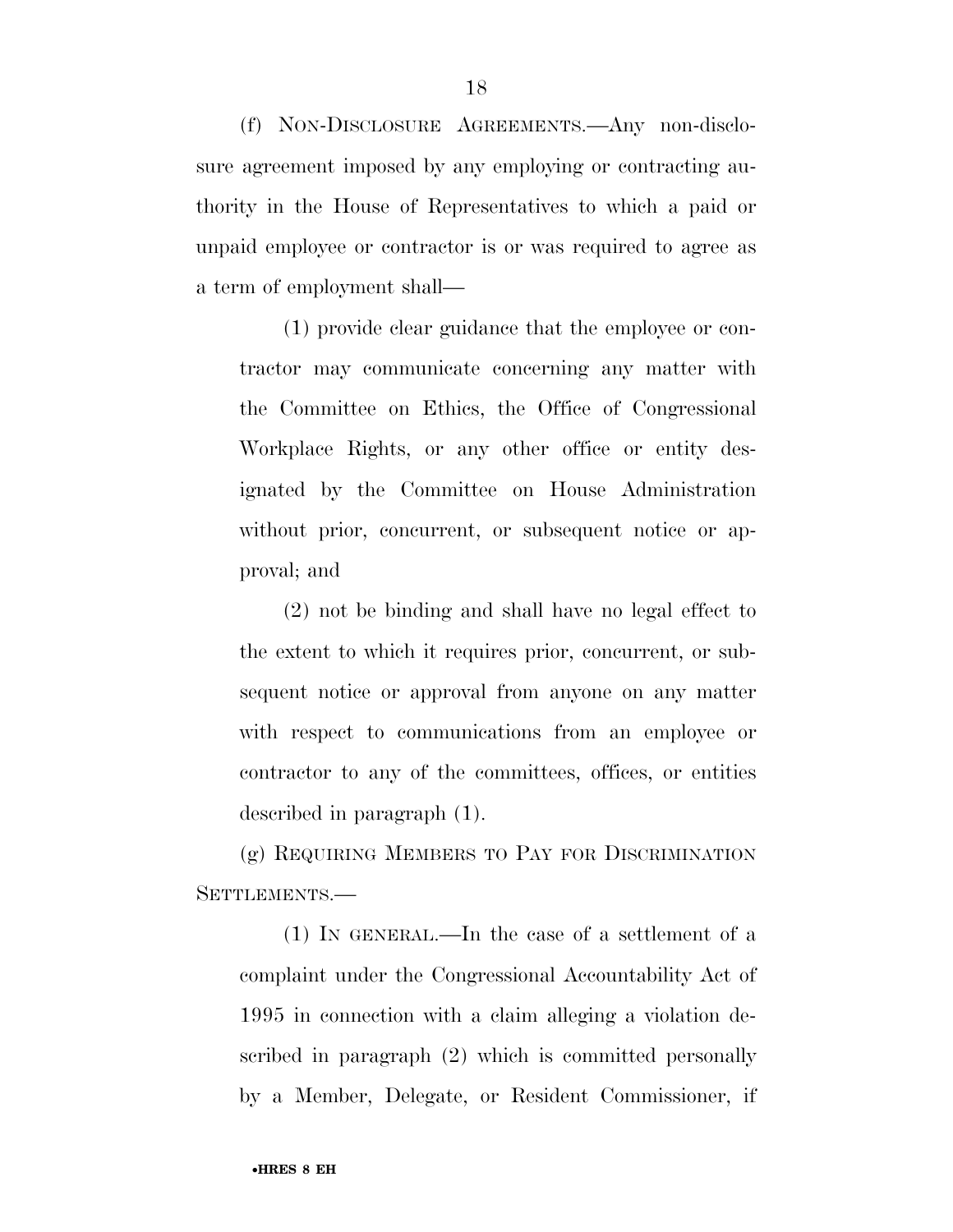the Member, Delegate, or Resident Commissioner is not required under law to reimburse the Treasury for the amount of the settlement, the chair and ranking minority member of the Committee on House Administration may not approve the settlement pursuant to clause  $4(d)(2)$  of rule X unless, under the terms and conditions of the settlement, the Member, Delegate, or Resident Commissioner is required to reimburse the Treasury for the amount of the settlement.

(2) VIOLATIONS DESCRIBED.—A violation described in this paragraph is—

(A) a violation of section 201(a) or section 206(a) of the Congressional Accountability Act of 1995; or

(B) a violation of section 207 of such Act which consists of intimidating, taking reprisal against, or otherwise discriminating against any covered employee under such Act because of a claim alleging a violation described in subparagraph (A).

(h) MANDATORY ANTI-HARASSMENT AND ANTI-DIS-CRIMINATION POLICIES FOR HOUSE OFFICES.—

(1) REQUIRING OFFICES TO ADOPT POLICY.—Each employing office of the House of Representatives under the Congressional Accountability Act of 1995 shall adopt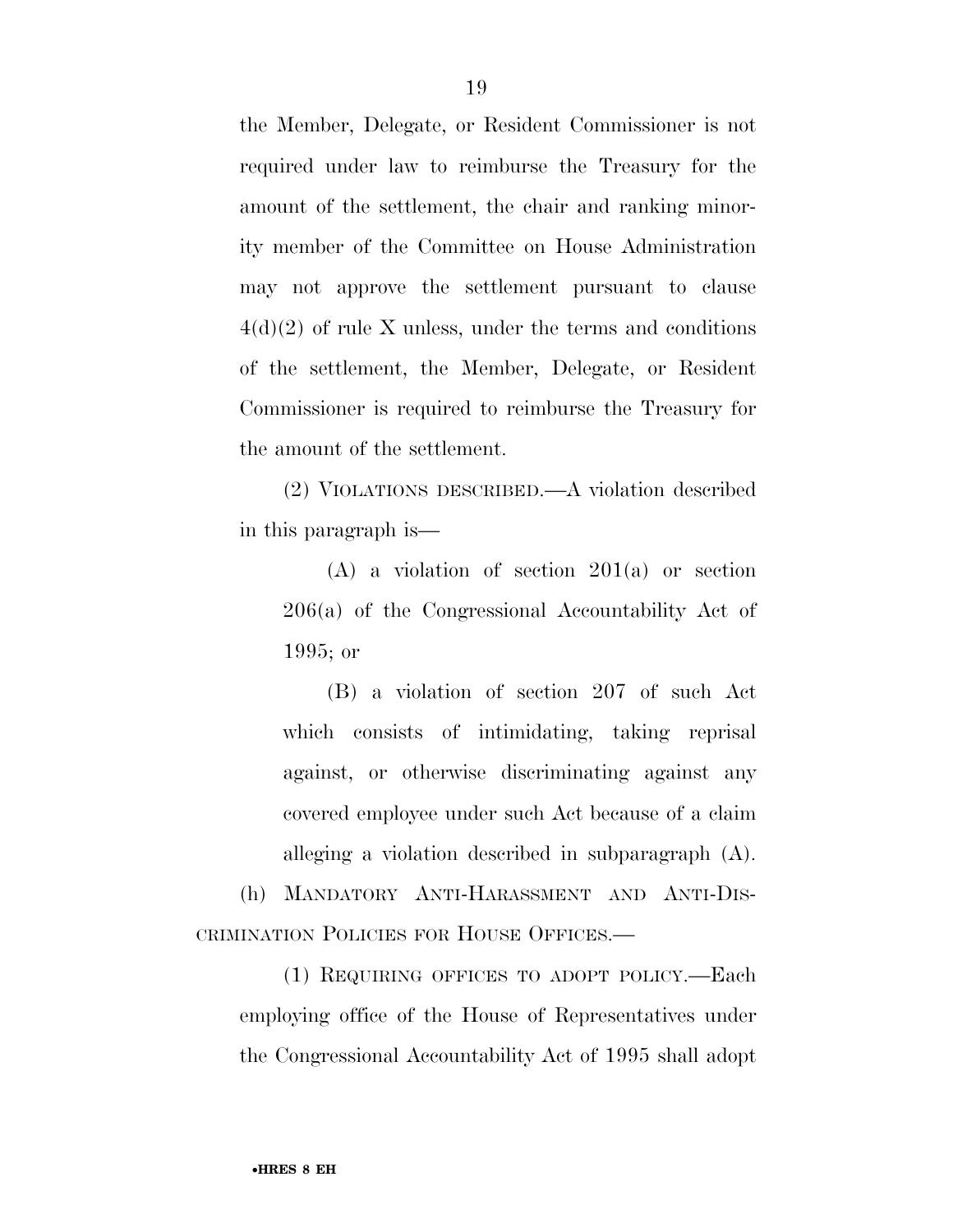an anti-harassment and anti-discrimination policy for the office's workplace.

(2) REGULATIONS.—Not later than April 1, 2021, the Committee on House Administration shall promulgate regulations to carry out this subsection, and shall ensure that such regulations are consistent with the requirements of the Congressional Accountability Act of 1995, rule XXIII, and other relevant laws, rules, and regulations.

(i) DISPLAYING STATEMENT OF RIGHTS AND PROTEC-TIONS PROVIDED TO HOUSE EMPLOYEES.—The Committee on House Administration shall issue regulations to provide that each employing office of the House of Representatives shall post in a prominent location in the office (including, in the case of the office of a Member, Delegate, or the Resident Commissioner, a prominent location in each district office) a statement of the rights and protections provided to employees of the House of Representatives under the Congressional Accountability Act of 1995, including the procedures available to employees of the House under such Act for responding to and adjudicating allegations of violations of such rights and protections.

(j) BROADENING AVAILABILITY AND UTILITY OF LEGIS-LATIVE DOCUMENTS IN MACHINE-READABLE FORMATS.— The Committee on House Administration, the Clerk, and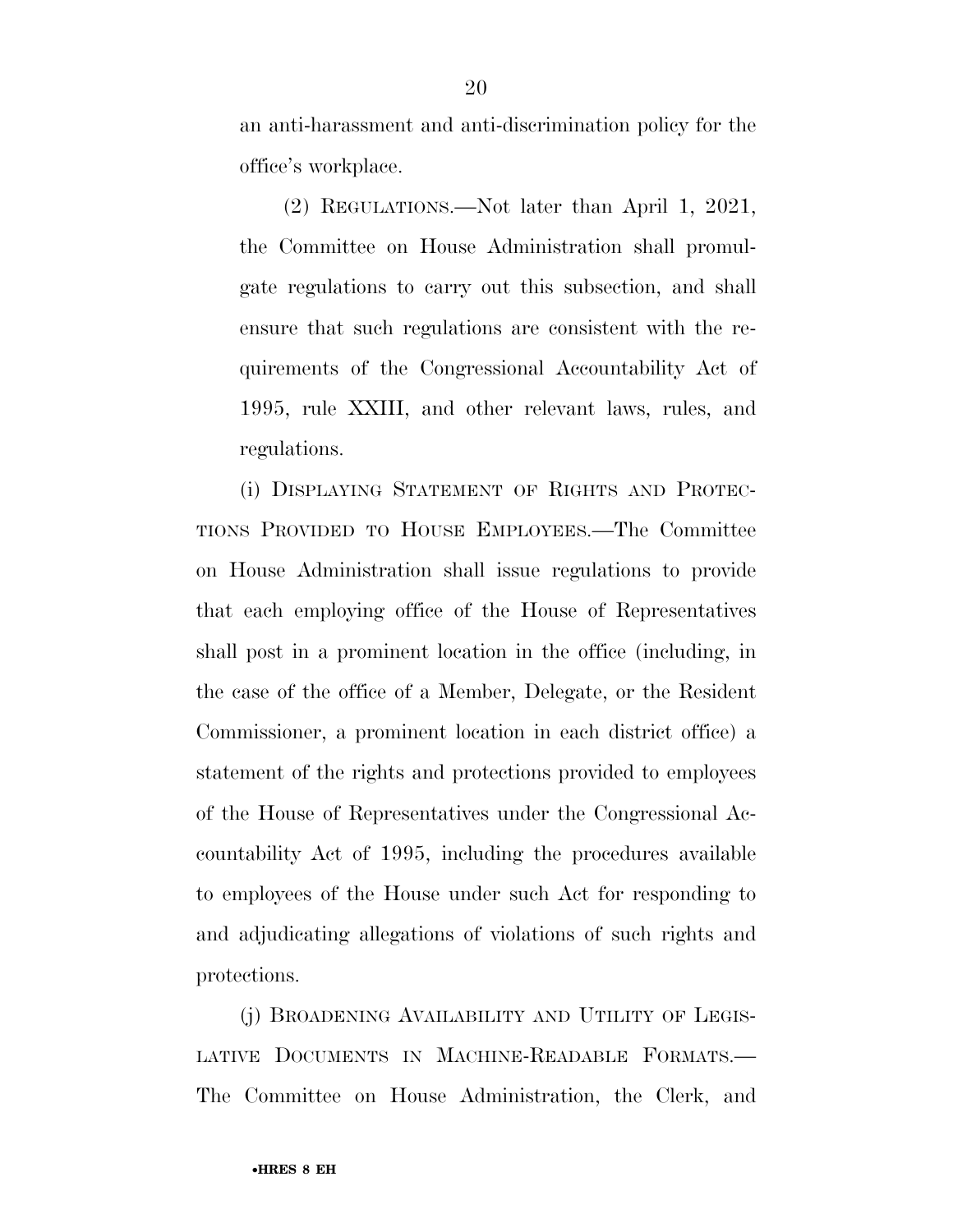other officers and officials of the House shall continue efforts to broaden the availability and utility of legislative documents in machine readable formats in the One Hundred Seventeenth Congress in furtherance of the institutional priorities of—

(1) improving public availability and use of legislative information produced by the House and its committees; and

(2) enabling all House staff to produce comparative prints showing the differences between versions of legislation, how proposed legislation will amend existing law, and how an amendment may change proposed legislation.

(k) IMPROVING THE COMMITTEE ELECTRONIC DOCU-MENT REPOSITORY.—The Clerk, the Committee on House Administration, and other officers and officials of the House shall undertake efforts to improve the electronic document repository operated by the Clerk for use by committees of the House in the One Hundred Seventeenth Congress, in furtherance of the institutional priority of increasing public availability and identification of legislative information produced and held by House committees, including votes, amendments, and witness disclosure forms.

(l) INCLUSION OF CITATIONS FOR PROPOSED REPEALS AND AMENDMENTS.—To the maximum extent practicable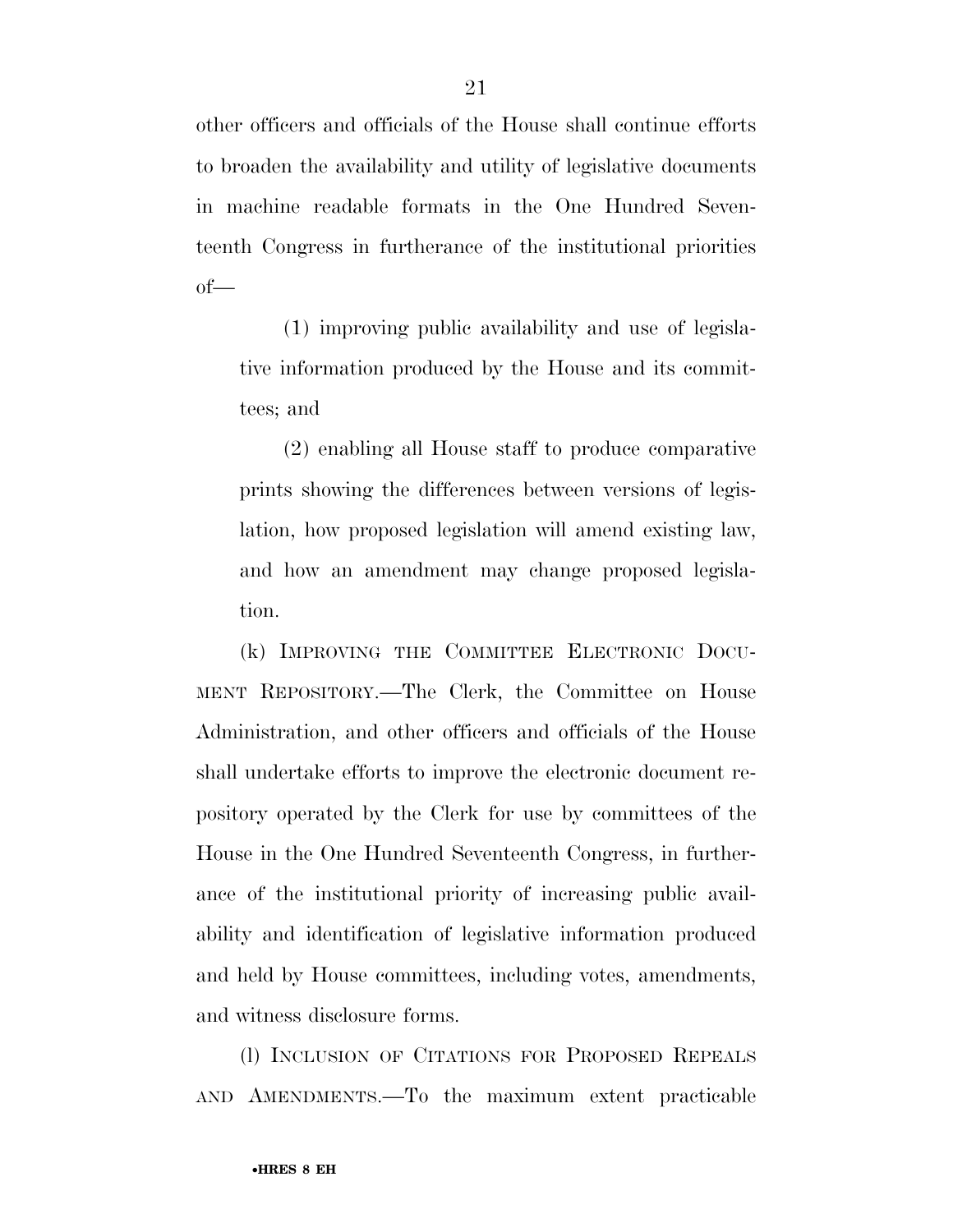and consistent with established drafting conventions, an instruction in a bill or joint resolution proposing to repeal or amend any law or part thereof not contained in a codified title of the United States Code shall include, in parentheses immediately following the designation of the matter proposed to be repealed or amended, the applicable United States Code citation (which may be a note in the United States Code), or, if no such citation is available, an appropriate alternative citation to the applicable law or part.

(m) PROVIDING FOR TRANSPARENCY WITH RESPECT TO MEMORIALS SUBMITTED PURSUANT TO ARTICLE V OF THE CONSTITUTION OF THE UNITED STATES.—With respect to any memorial presented under clause 3 of rule XII purporting to be an application of the legislature of a State calling for a convention for proposing amendments to the Constitution of the United States pursuant to Article V, or a rescission of any such prior application—

(1) the chair of the Committee on the Judiciary shall, in the case of a memorial presented in the One Hundred Fourteenth Congress or succeeding Congresses, and may, in the case of such a memorial presented prior to the One Hundred Fourteenth Congress, designate any such memorial for public availability by the Clerk; and

(2) the Clerk shall make such memorials as are designated pursuant to paragraph (1) publicly available in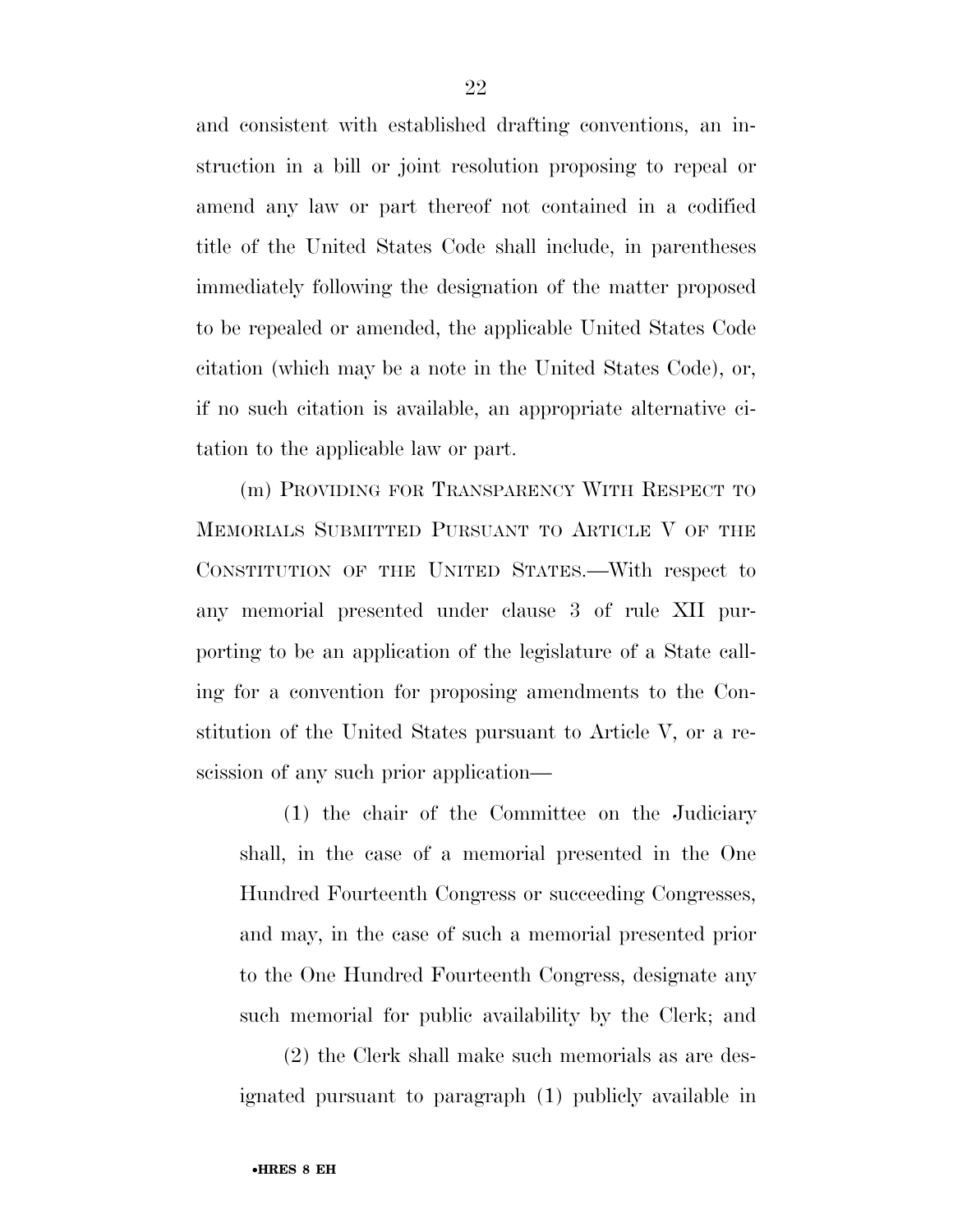electronic form, organized by State of origin and year of receipt, and shall indicate whether the memorial was designated as an application or a rescission.

(n) SUBCOMMITTEES.—Notwithstanding clause 5(d) of rule X, during the One Hundred Seventeenth Congress the Committee on Agriculture may have not more than six subcommittees.

(o) CONGRESSIONAL MEMBER ORGANIZATION TRANS-PARENCY REFORM.—

(1) PAYMENT OF SALARIES AND EXPENSES THROUGH ACCOUNT OF ORGANIZATION.—A Member of the House of Representatives and an eligible Congressional Member Organization may enter into an agreement under which—

(A) an employee of the Member's office may carry out official and representational duties of the Member by assignment to the Organization; and

(B) to the extent that the employee carries out such duties under the agreement, the Member shall transfer the portion of the Members' Representational Allowance (MRA) of the Member which would otherwise be used for the salary and related expenses of the employee to a dedicated account in the House of Representatives which is administered by the Organization, in accordance with the regula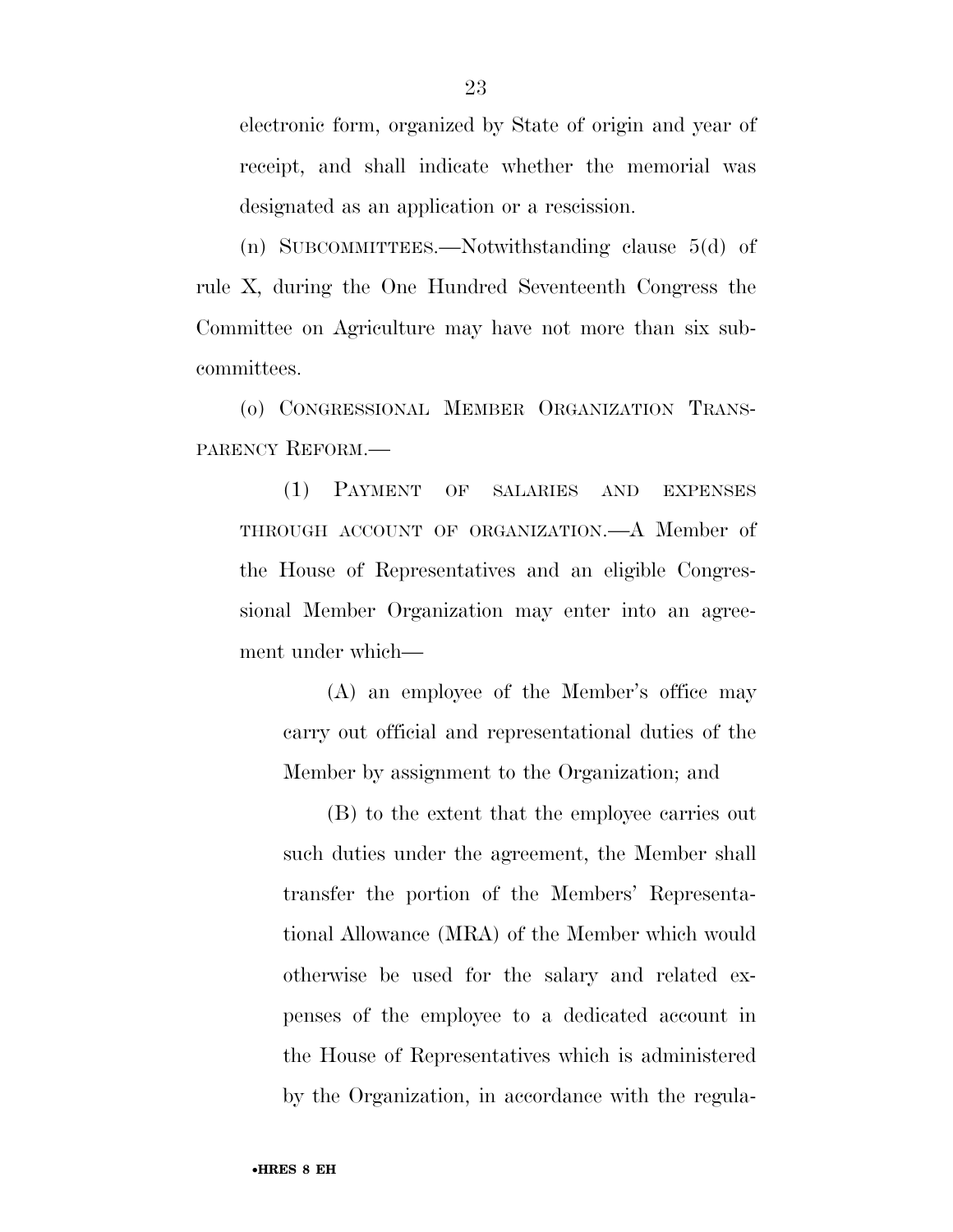tions promulgated by the Committee on House Administration under paragraph (2).

(2) REGULATIONS.—The Committee on House Administration (hereafter referred to in this subsection as the ''Committee'') shall promulgate regulations as follows:

(A) USE OF MRA.—Pursuant to the authority of section 101(d) of the House of Representatives Administrative Reform Technical Corrections Act (2 U.S.C. 5341(d)), the Committee shall prescribe regulations to provide that an eligible Congressional Member Organization may use the amounts transferred to the Organization's dedicated account under paragraph  $(1)(B)$  for the same purposes for which a Member of the House of Representatives may use the Members' Representational Allowance, except that the Organization may not use such amounts for franked mail, official travel, or leases of space or vehicles.

(B) MAINTENANCE OF LIMITATIONS ON NUM-BER OF SHARED EMPLOYEES.—Pursuant to the authority of section 104(d) of the House of Representatives Administrative Reform Technical Corrections Act (2 U.S.C. 5321(d)), the Committee shall prescribe regulations to provide that an employee of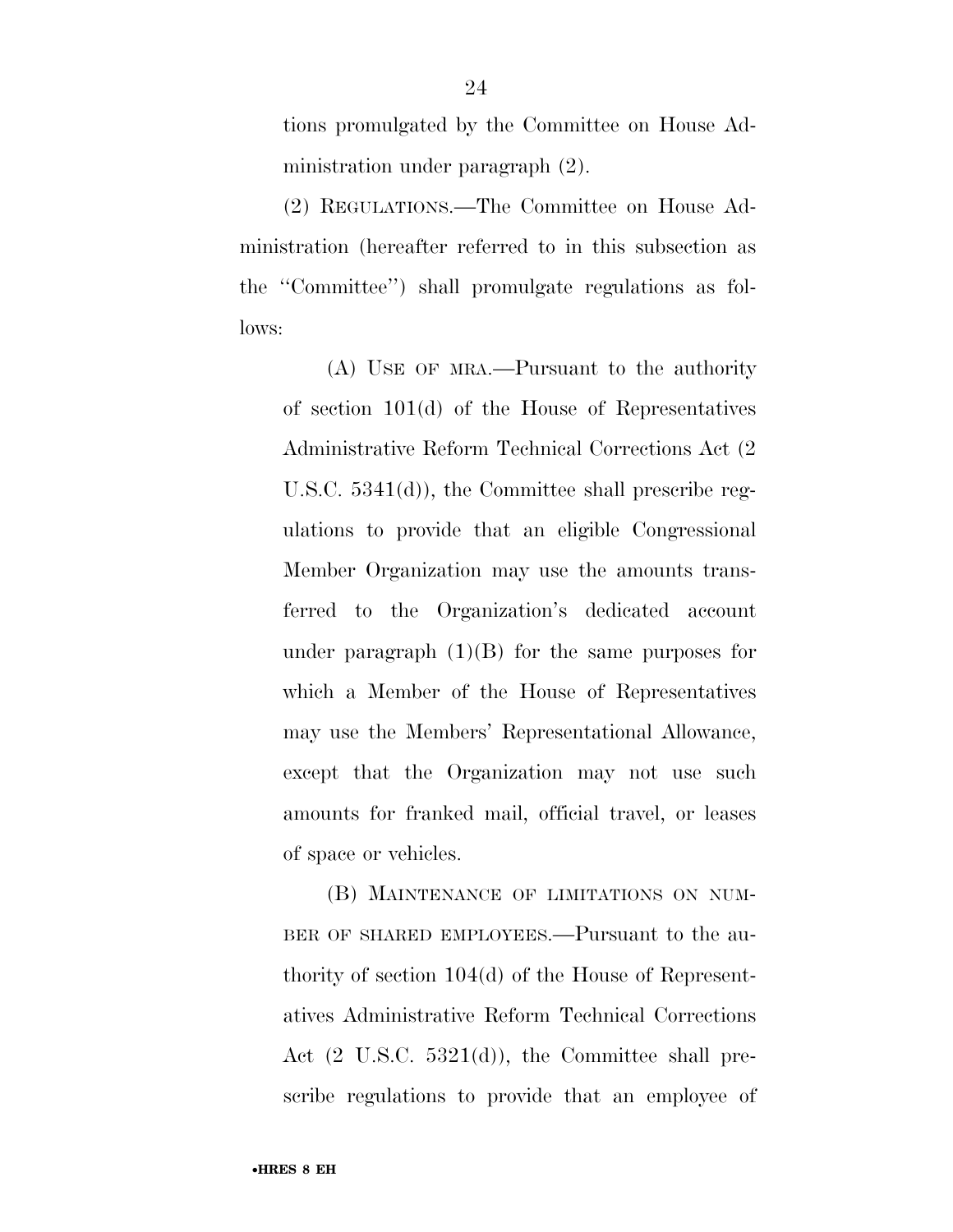the office of a Member of the House of Representatives who is covered by an agreement entered into under paragraph (1) between the Member and an eligible Congressional Member Organization shall be considered a shared employee of the Member's office and the Organization for purposes of such section, and shall include in such regulations appropriate accounting standards to ensure that a Member of the House of Representatives who enters into an agreement with such an Organization under paragraph (1) does not employ more employees than the Member is authorized to employ under such section.

(C) PARTICIPATION IN STUDENT LOAN REPAY-MENT PROGRAM.—Pursuant to the authority of section 105(b) of the Legislative Branch Appropriations Act, 2003 (2 U.S.C. 4536(b)), relating to the student loan repayment program for employees of the House, the Committee shall promulgate regulations to provide that, in the case of an employee who is covered by an agreement entered into under paragraph (1) between a Member of the House of Representatives and an eligible Congressional Member Organization and who participates in such pro-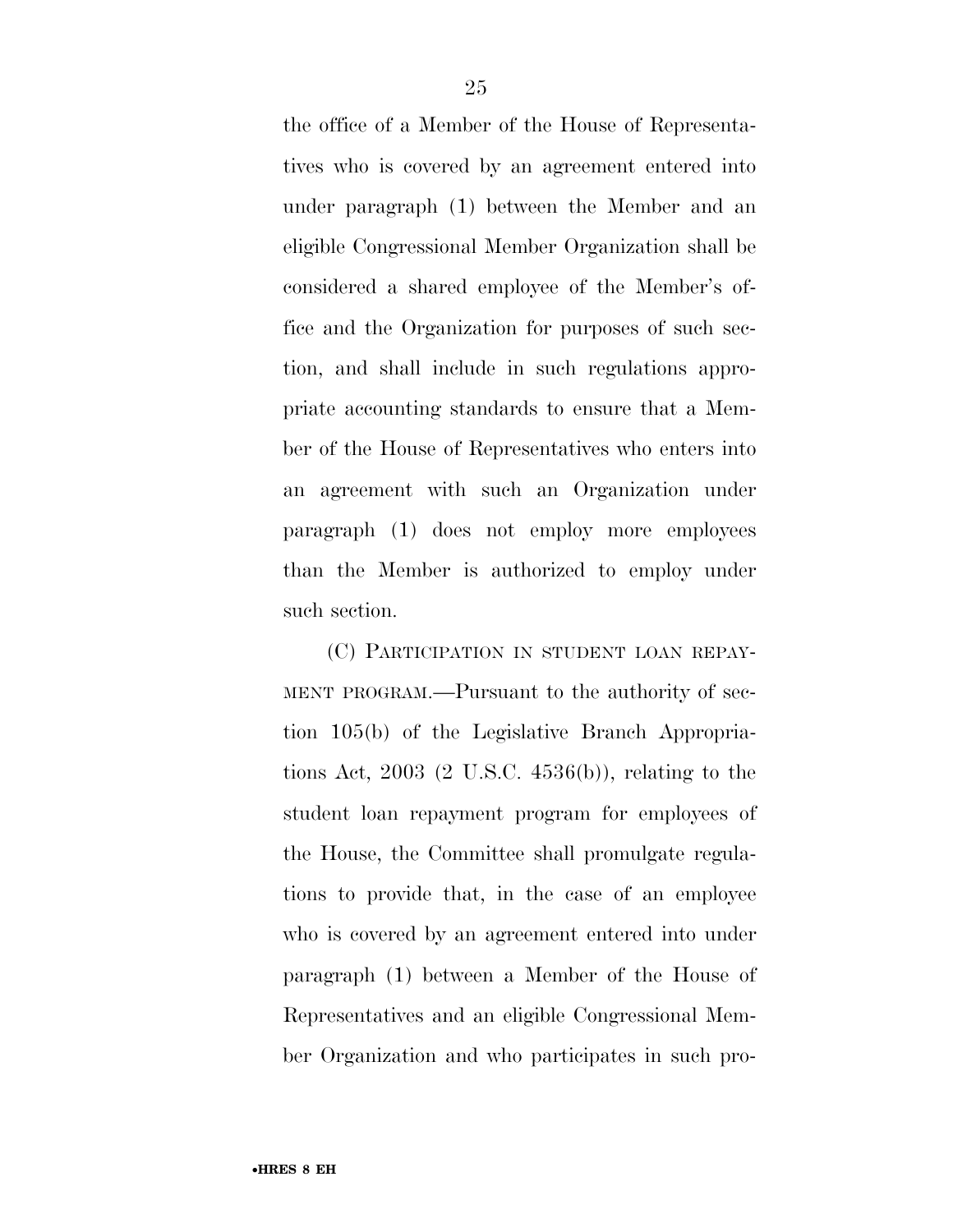gram while carrying out duties under the agreement—

(i) any funds made available for making payments under the program with respect to the employee shall be transferred to the Organization's dedicated account under paragraph  $(1)(B)$ ; and

(ii) the Organization shall use the funds to repay a student loan taken out by the employee, under the same terms and conditions which would apply under the program if the Organization were the employing office of the employee.

(D) ACCESS TO HOUSE SERVICES.—The Committee shall prescribe regulations to ensure that an eligible Congressional Member Organization has appropriate access to services of the House.

(E) OTHER REGULATIONS.—The Committee shall promulgate such other regulations as may be appropriate to carry out this subsection.

(3) ELIGIBLE CONGRESSIONAL MEMBER ORGANIZA-TION DEFINED.—In this subsection, the term ''eligible Congressional Member Organization'' means, with respect to the One Hundred Seventeenth Congress, an organization meeting each of the following requirements: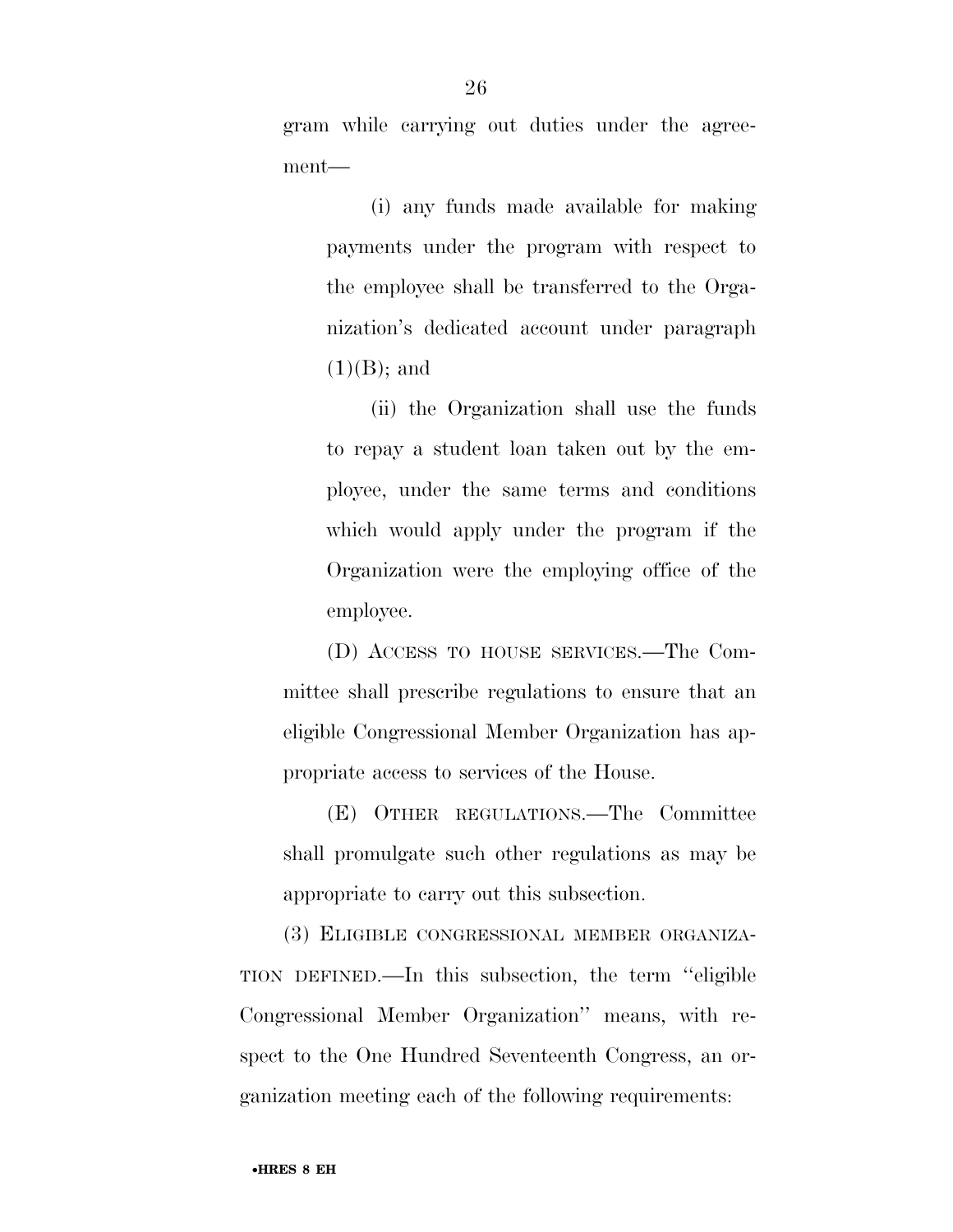(A) The organization is registered as a Congressional Member Organization with the Committee on House Administration.

(B) The organization designates a single Member of the House of Representatives to be responsible for the administration of the organization, including the administration of the account administered under paragraph  $(1)(B)$ , and includes the identification of such Member with the statement of organization that the organization files and maintains with the Committee on House Administration.

(C) At least 3 employees of the House are assigned to perform some work for the organization.

(D) During the One Hundred Sixteenth Congress, at least 15 Members of the House of Representatives used a portion of the Members' Representational Allowance of the Member for the salary and related expenses of an employee who was a shared employee of the Member's office and the organization.

(E) The organization files a statement with the Committee on House Administration and the Chief Administrative Officer of the House of Representatives certifying that it will administer an account in accordance with paragraph  $(1)(B)$ .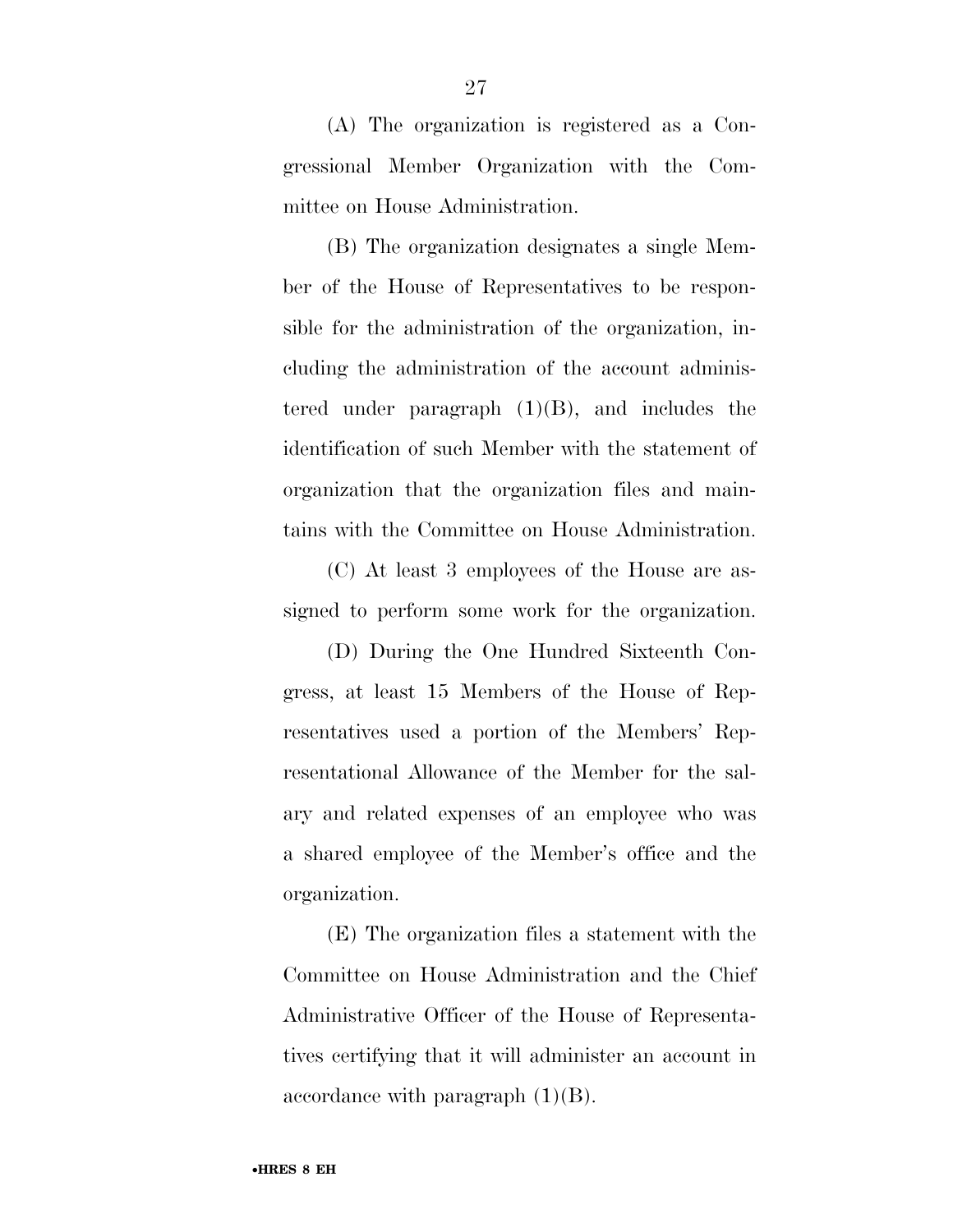(p) BUDGET MATTERS.—During the first session of the One Hundred Seventeenth Congress, pending the adoption of a concurrent resolution on the budget for fiscal year 2021, the allocations, aggregates, and other appropriate levels as contained in the statement of the chair of the Committee on the Budget of the House of Representatives in the Congressional Record of May 1, 2020, as adjusted in the One Hundred Sixteenth Congress, shall be considered for all purposes in the House to be the allocations, aggregates, and other appropriate levels under titles III and IV of the Congressional Budget Act of 1974.

(q) REISSUANCE OF SUBPOENAS PRIOR TO COMMITTEE ORGANIZATION.—(1) The House authorizes the chair of the Committee on Oversight and Reform (when elected), on behalf of the Committee on Oversight and Reform and until such committee has adopted rules pursuant to clause 2(a) of rule XI, to issue subpoenas related to the investigation into the accuracy and timing of the 2020 decennial census and related matters.

(2) The House authorizes the chair of the Select Subcommittee on the Coronavirus Crisis (when designated), on behalf of the Select Subcommittee on the Coronavirus Crisis and until the Committee on Oversight and Reform has adopted rules pursuant to clause  $2(a)$  of rule XI, to issue subpoenas related to the investigation into political interference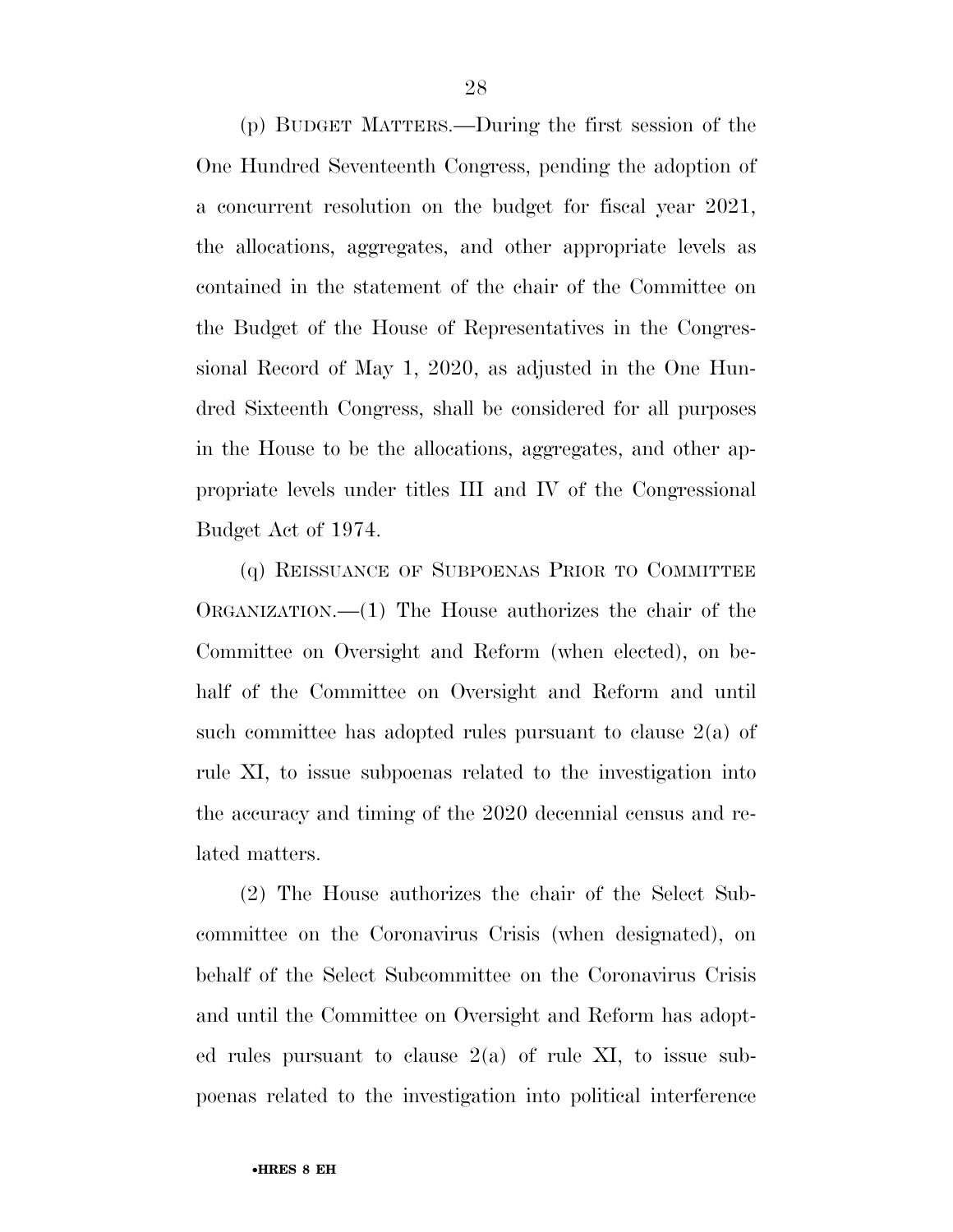in the response to the coronavirus pandemic at the Department of Health and Human Services and Centers for Disease Control and Prevention and related matters.

(r) NUMBERING OF BILLS.—In the One Hundred Seventeenth Congress, the first 10 numbers for bills (H.R. 1 through H.R. 10) shall be reserved for assignment by the Speaker and the second 10 numbers for bills (H.R. 11 through H.R. 20) shall be reserved for assignment by the Minority Leader.

(s) REMOTE VOTING BY PROXY AND REMOTE COM-MITTEE ACTIVITY.—House Resolution 965, One Hundred Sixteenth Congress, shall apply in the One Hundred Seventeenth Congress in the same manner as such resolution applied in the One Hundred Sixteenth Congress, except that—

(1) the notification and availability requirements of section 2 do not apply to revocation letters submitted to the Clerk after an automatic revocation pursuant to section  $2(a)(2)(B);$ 

(2) section 4(b) shall not apply; and

(3) the chair of the Committee on House Administration, in consultation with the ranking minority member, shall identify and submit to the Speaker and to the chair and ranking minority member of the Committee on Rules specific operable and secure technology that may be used to conduct remote voting in the House and shall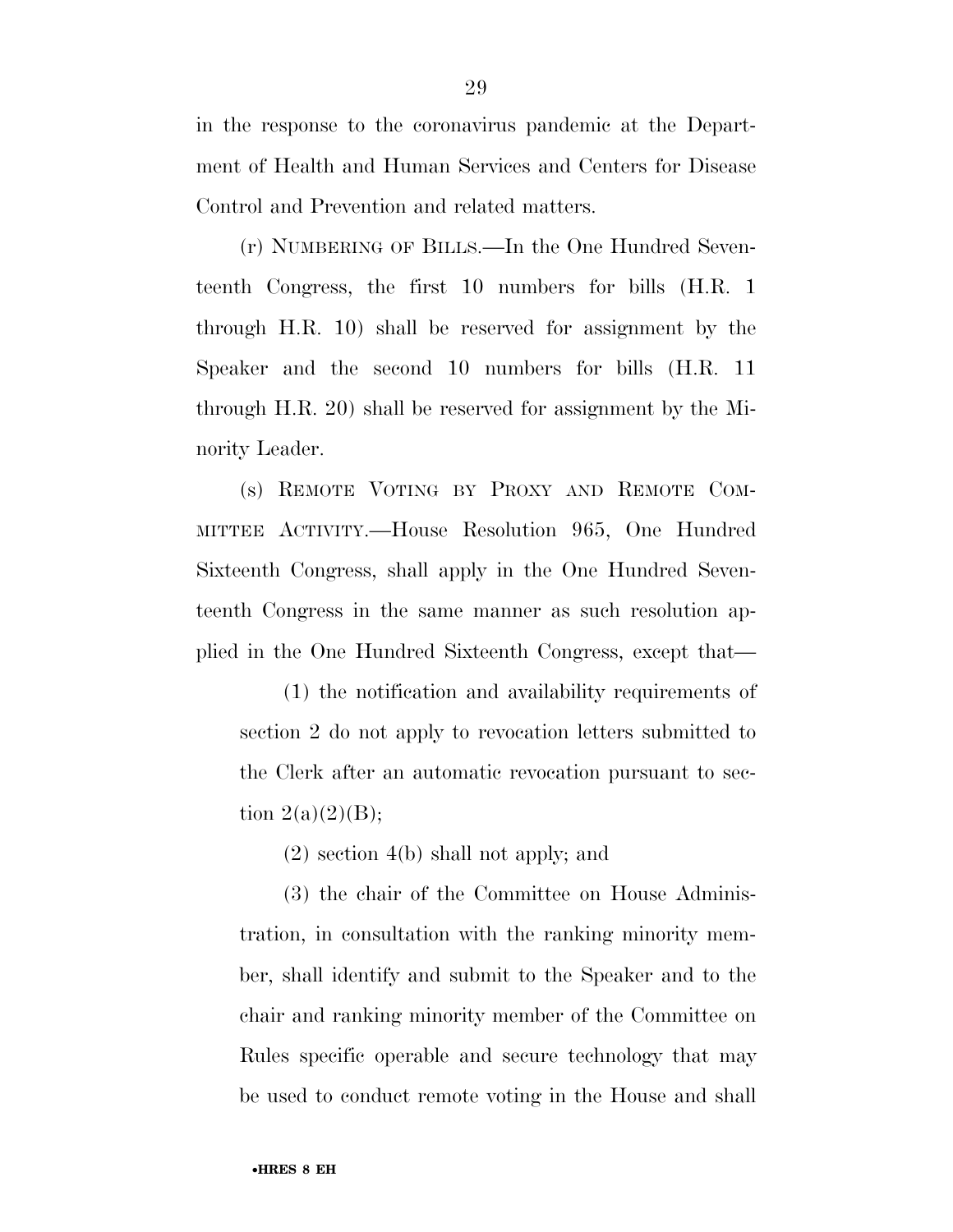provide certification of such submission to the House as though pursuant to section  $5(a)$ .

(t) WITNESS DIVERSITY.—Not later than July 1, 2021, the Office of Diversity and Inclusion shall submit a report to the Committee on House Administration and the Committee on Rules recommending a method to survey the diversity of witness panels at committee hearings. Not later than July 31, 2021, the Committee on House Administration and the Committee on Rules shall take such steps as may be necessary to ensure the implementation of such method.

(u) REQUIREMENTS FOR COMMITTEE HEARING AND MARKUP.—During the One Hundred Seventeenth Congress, notwithstanding clause  $12(e)$  of rule XXI (as added by section  $2(r)$ , clause  $12(a)$  of rule XXI shall not apply before April 1, 2021.

(v) EXEMPTIONS.—The chair of the Committee on the Budget may adjust an estimate under clause 4 of rule XXIX to—

(1) exempt the budgetary effects of measures to prevent, prepare for, or respond to economic or public health consequences resulting from the COVID–19 pandemic; and

(2) exempt the budgetary effects of measures to prevent, prepare for, or respond to economic, environ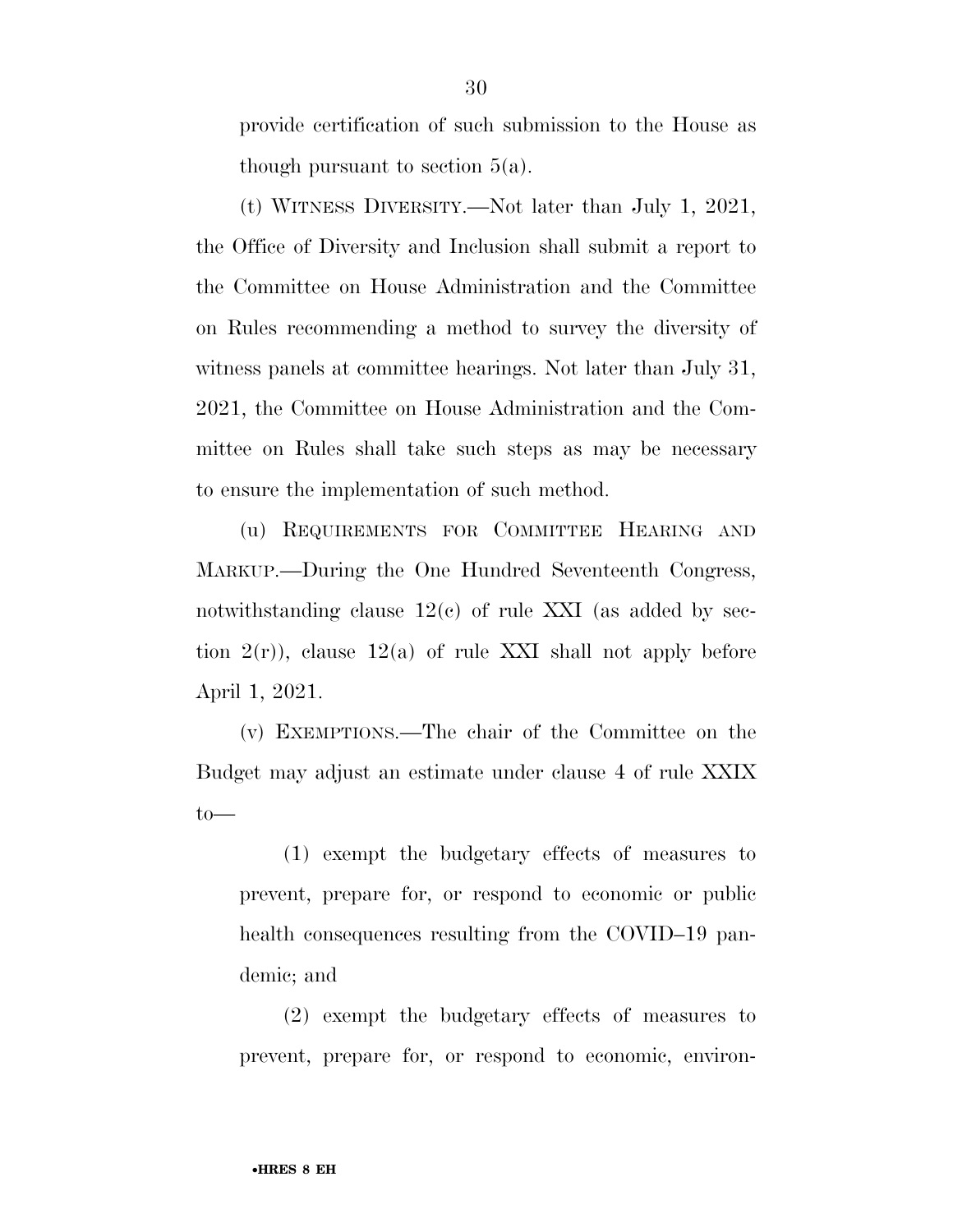mental, or public health consequences resulting from climate change.

(w) FURTHER EXPENSES FOR RESOLVING CONTESTED ELECTIONS.—

(1) AMOUNTS FOR EXPENSES OF COMMITTEE ON HOUSE ADMINISTRATION.—There shall be paid out of the applicable accounts of the House of Representatives such sums as may be necessary for further expenses of the Committee on House Administration for the One Hundred Seventeenth Congress for resolving contested elections.

(2) SESSION LIMITATION.—The amount specified in paragraph (1) shall be available for expenses incurred during the period beginning at noon on January 3, 2021, and ending immediately before noon on January 3, 2022.

(3) VOUCHERS.—Payments under this subsection shall be made on vouchers authorized by the Committee on House Administration, signed by the chair of the Committee, and approved in the manner directed by the Committee.

(4) REGULATIONS.—Amounts made available under this subsection shall be expended in accordance with regulations prescribed by the Committee on House Administration.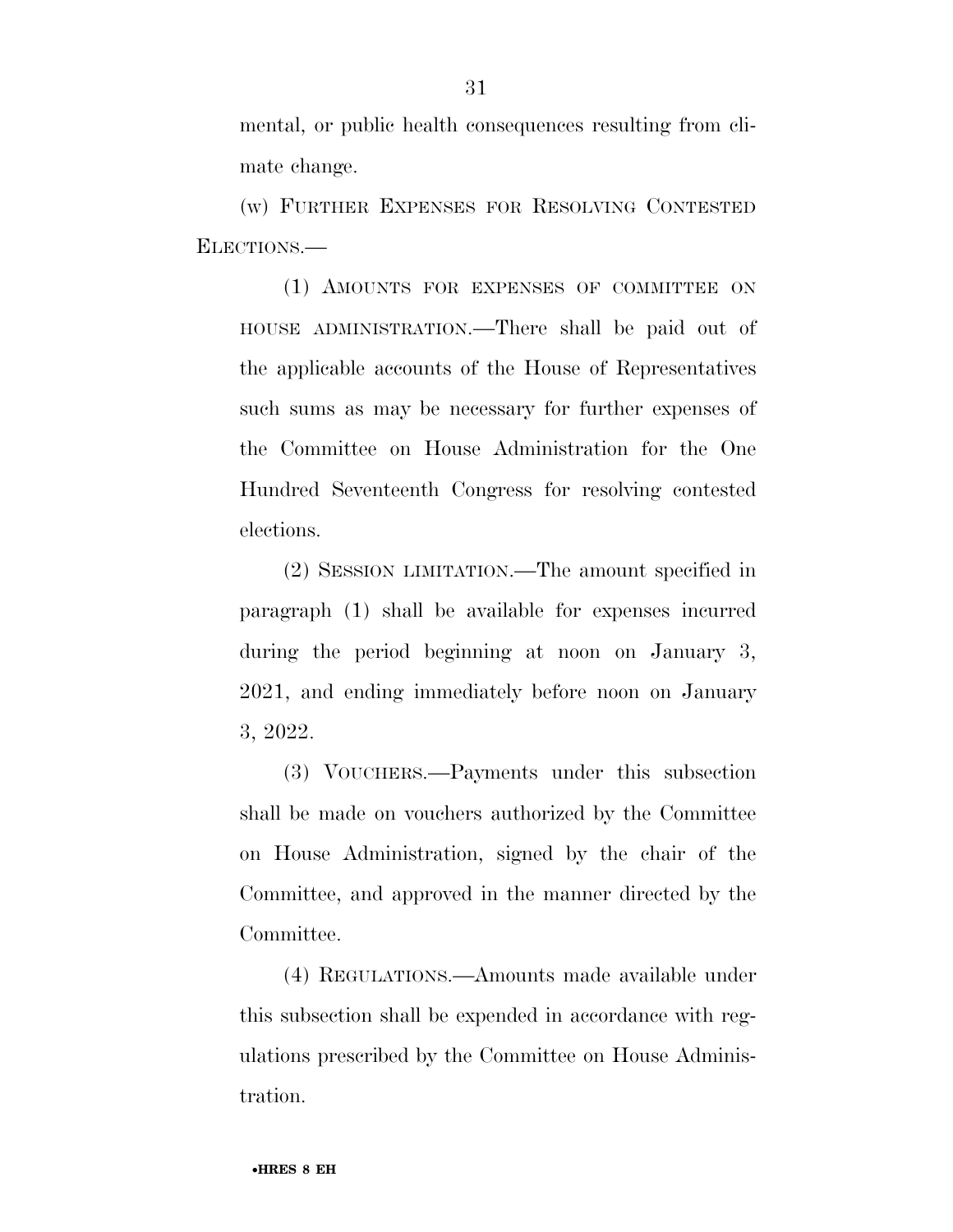(x) SUPPORT FOR SENATE MEASURES.—Not later than February 1, 2021, the Clerk shall submit to the chair of the Committee on Rules regulations establishing a process for Members to indicate their support for Senate measures that have been received by the House. Such process shall include the maintenance of a publicly available list of Members supporting each such Senate measure. Upon receipt of such regulations, the chair of the Committee on Rules shall cause them to be printed in the Congressional Record, and Members shall be permitted to indicate their support for Senate measures accordingly.

(y) DISSEMINATION OF MANIPULATED MEDIA.—The Committee on Ethics is directed to report to the House, not later than December 31, 2021, any recommended amendments to the Code of Official Conduct, as well as any accompanying regulations, intended to address the circumstances and instances, if any, for which a Member, Delegate, Resident Commissioner, officer, or employee of the House may be subject to discipline for the dissemination by electronic means, including by social media, of any image, video, or audio file that has been distorted or manipulated with the intent to mislead the public.

#### **SEC. 4. COMMITTEES, COMMISSIONS, AND HOUSE OFFICES.**

(a) HOUSE DEMOCRACY PARTNERSHIP.—House Resolution 24, One Hundred Tenth Congress, shall apply in the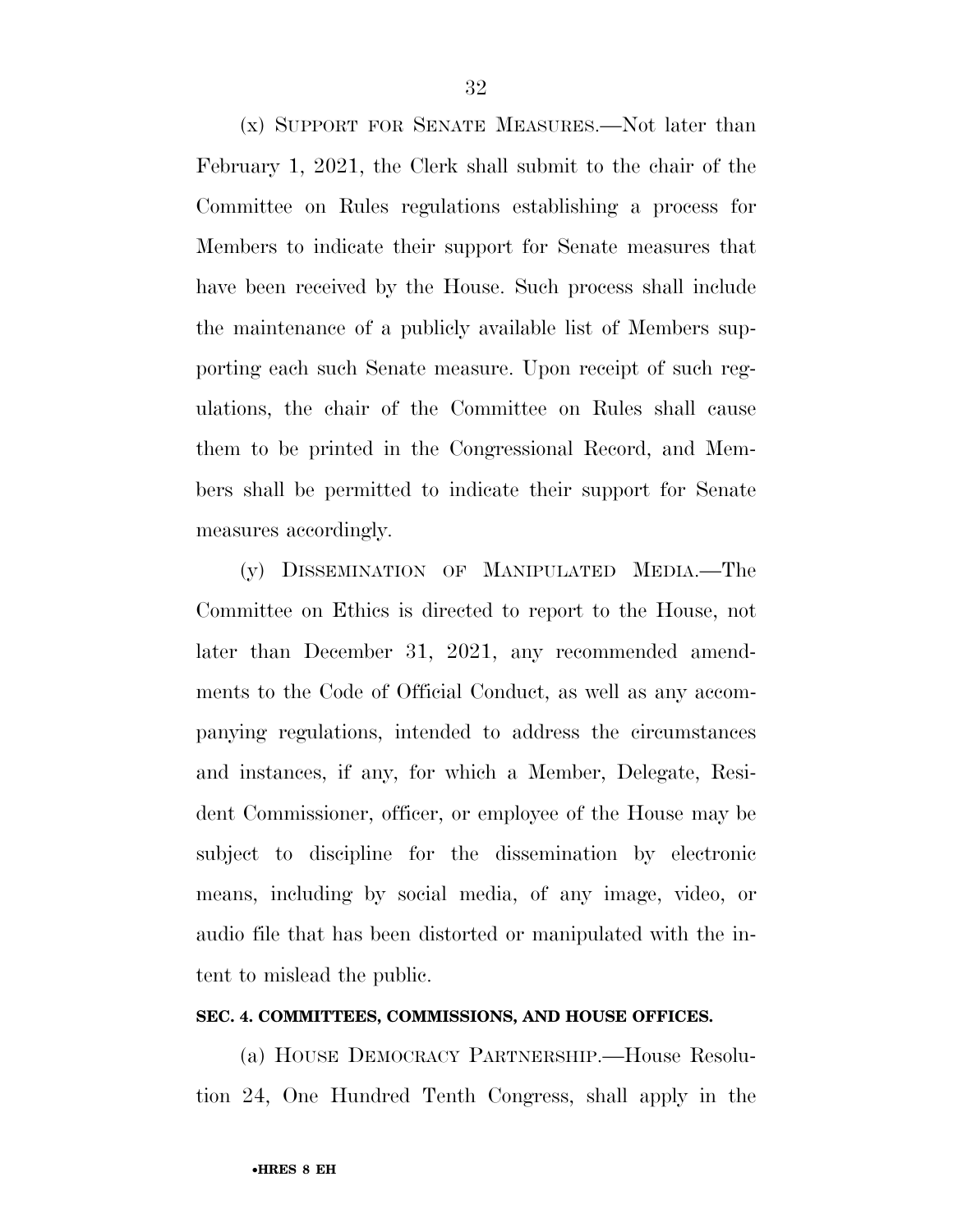One Hundred Seventeenth Congress in the same manner as such resolution applied in the One Hundred Tenth Congress, except that the commission concerned shall be known as the House Democracy Partnership.

(b) TOM LANTOS HUMAN RIGHTS COMMISSION.—Sections 1 through 7 of House Resolution 1451, One Hundred Tenth Congress, shall apply in the One Hundred Seventeenth Congress in the same manner as such provisions applied in the One Hundred Tenth Congress, except that—

(1) the Tom Lantos Human Rights Commission may, in addition to collaborating closely with other professional staff members of the Committee on Foreign Affairs, collaborate closely with professional staff members of other relevant committees;

(2) the resources of the Committee on Foreign Affairs which the Commission may use shall include all resources which the Committee is authorized to obtain from other offices of the House of Representatives; and

(3) any amounts authorized to provide full-time professional staff and resources to the Tom Lantos Human Rights Commission shall be in addition to and separate from the amounts authorized for salaries and expenses of the Committee on Foreign Affairs as provided by resolution of the House, shall be administered by the Committee on Foreign Affairs, and shall be dis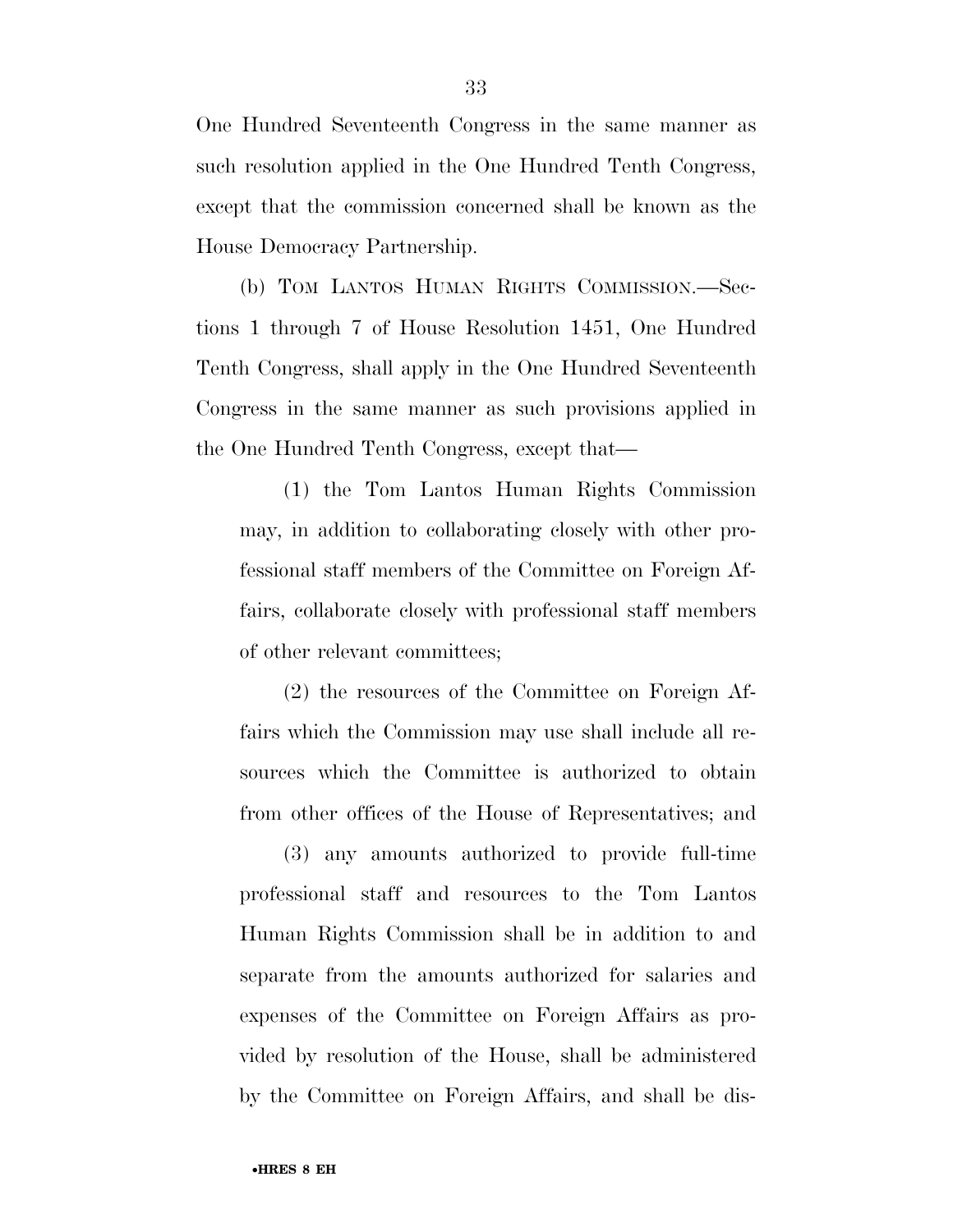tributed equally between the co-chairs of the Commission.

(c) OFFICE OF CONGRESSIONAL ETHICS.—Section 1 of House Resolution 895, One Hundred Tenth Congress, shall apply in the One Hundred Seventeenth Congress in the same manner as such provision applied in the One Hundred Tenth Congress, except that—

(1) the Office of Congressional Ethics shall be treated as a standing committee of the House for purposes of section 202(i) of the Legislative Reorganization Act of 1946 (2 U.S.C. 4301(i));

(2) references to the Committee on Standards of Official Conduct shall be construed as references to the Committee on Ethics;

(3) any requirement for concurrence in section  $1(b)(1)$  shall be construed as a requirement for consultation;

(4) the second sentence of section  $1(b)(6)(A)$  shall not apply;

 $(5)$  members subject to section  $1(b)(6)(B)$  may be reappointed for a fourth additional term;

(6) any individual who is the subject of a preliminary review or second-phase review by the board shall be informed of the right to be represented by counsel and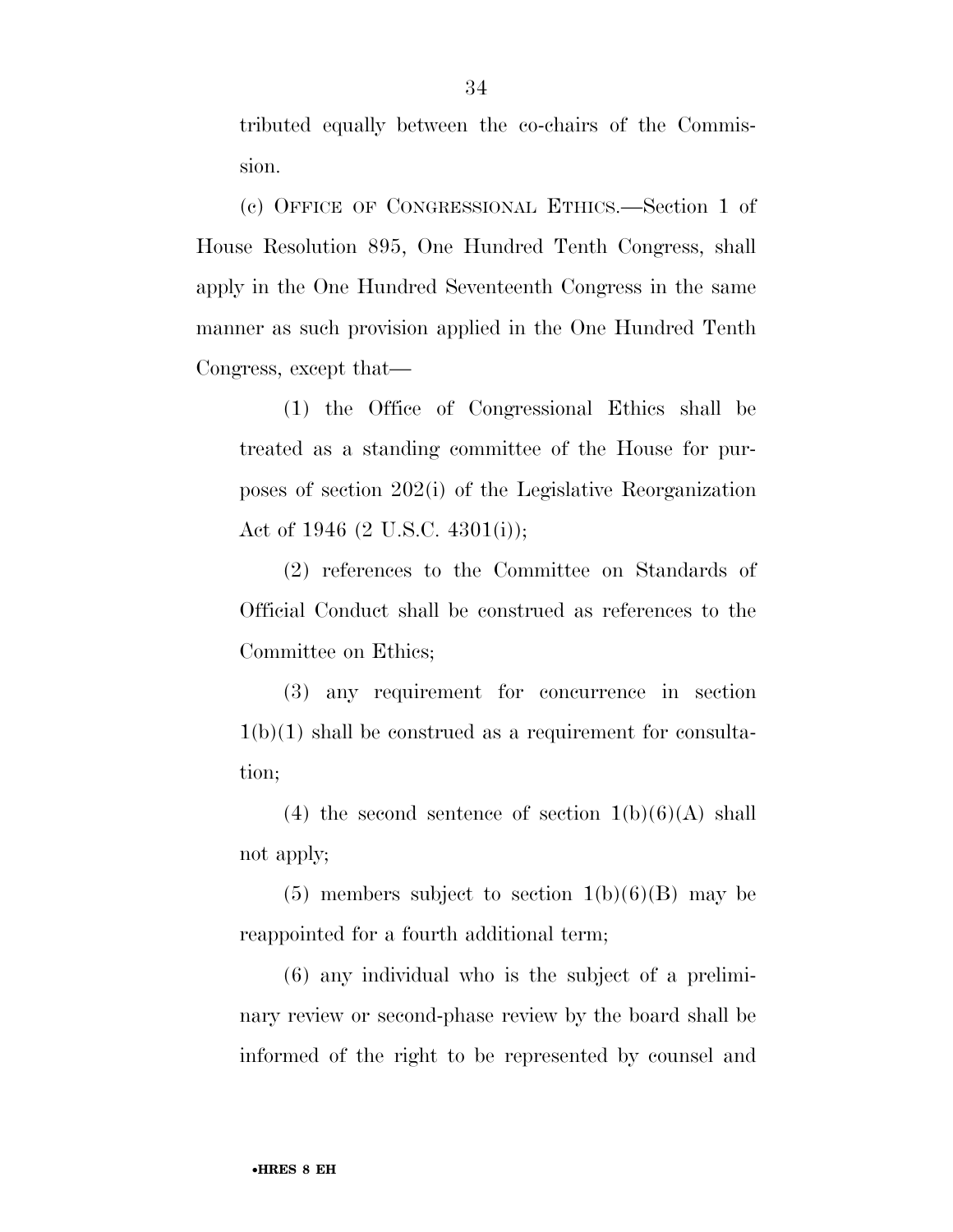invoking that right should not be held negatively against such individual; and

(7) the Office may not take any action that would deny any person any right or protection provided under the Constitution of the United States.

(d) SELECT COMMITTEE ON THE CLIMATE CRISIS.— Section 104(f) of House Resolution 6, One Hundred Sixteenth Congress, shall apply in the One Hundred Seventeenth Congress in the same manner as such section applied in the One Hundred Sixteenth Congress, except that—

(1) the investigative jurisdiction of the Select Committee on the Climate Crisis shall consist of policies, strategies, and innovations to achieve substantial and permanent reductions in pollution and other activities that contribute to the climate crisis which will honor our responsibility to be good stewards of the planet for future generations and advance environmental justice;

(2) the Select Committee shall coordinate with and advise standing committees with relevant jurisdiction with respect to such policies, strategies, and innovations;

(3) any records obtained by a standing committee pursuant to a subpoena or deposition recommended by the Select Committee pursuant to section  $104(f)(3)(B(iii))$  may be transferred to the Select Committee; and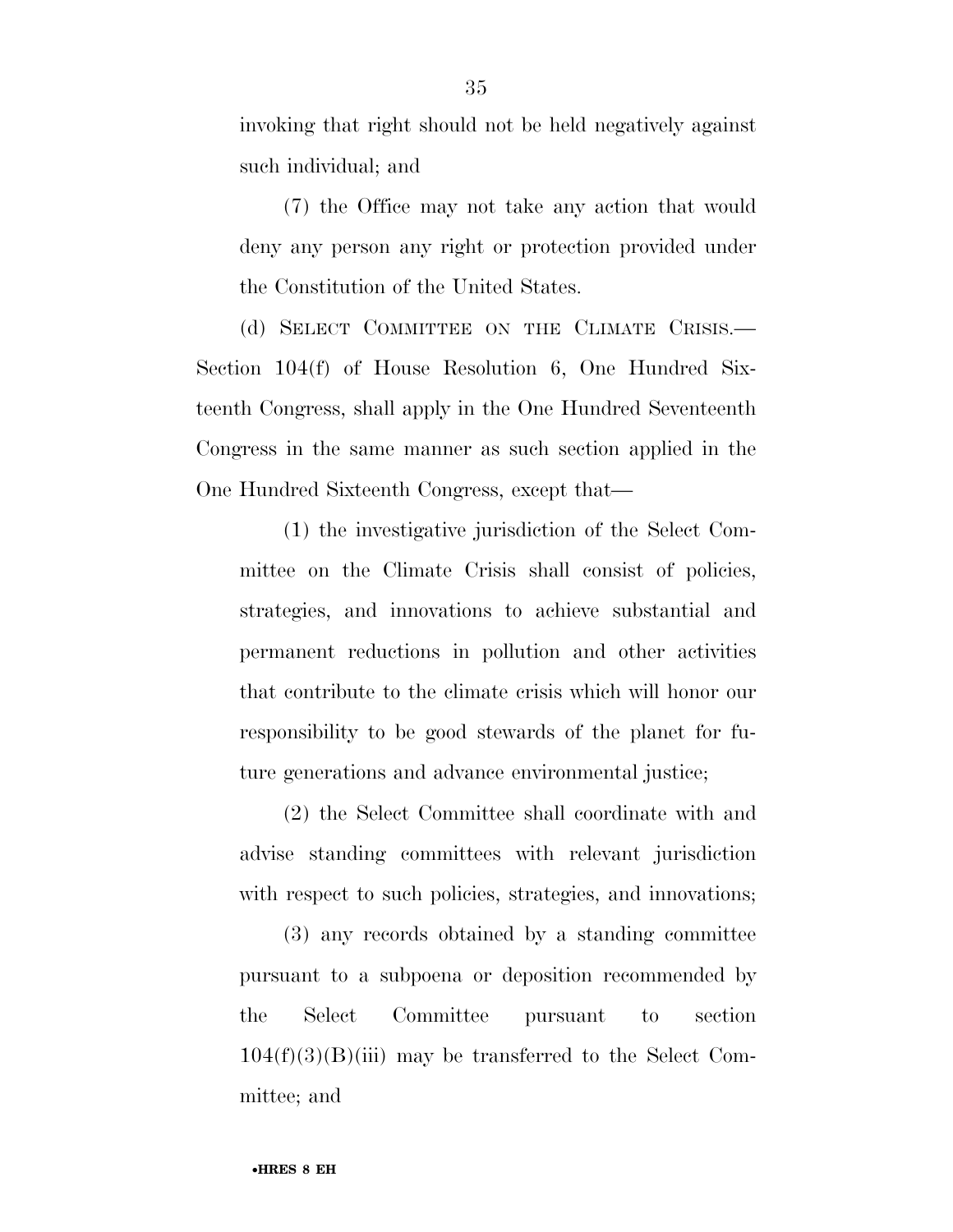(4) the Select Committee shall submit all policy recommendations referenced in section 104(f)(5) by December 31, 2021, and all reports referenced in section 104(f)(5) by December 31, 2022.

(e) SELECT COMMITTEE ON THE MODERNIZATION OF CONGRESS.—Section 201 of House Resolution 6, One Hundred Sixteenth Congress, shall apply in the One Hundred Seventeenth Congress in the same manner as such section applied in the One Hundred Sixteenth Congress, except that—

(1) the Select Committee shall submit the final report under section  $201(f)(3)$  not later than December 31, 2022; and

(2) section  $201(g)(1)$  shall not apply.

(f) SELECT SUBCOMMITTEE ON THE CORONAVIRUS CRI-SIS.—Sections 1 through 7 of House Resolution 935, One Hundred Sixteenth Congress, shall apply in the One Hundred Seventeenth Congress in the same manner as such provisions applied in the One Hundred Sixteenth Congress.

(g) SELECT COMMITTEE ON ECONOMIC DISPARITY AND FAIRNESS IN GROWTH.—

(1) ESTABLISHMENT; COMPOSITION.—

(A) ESTABLISHMENT.—There is hereby established a Select Committee on Economic Disparity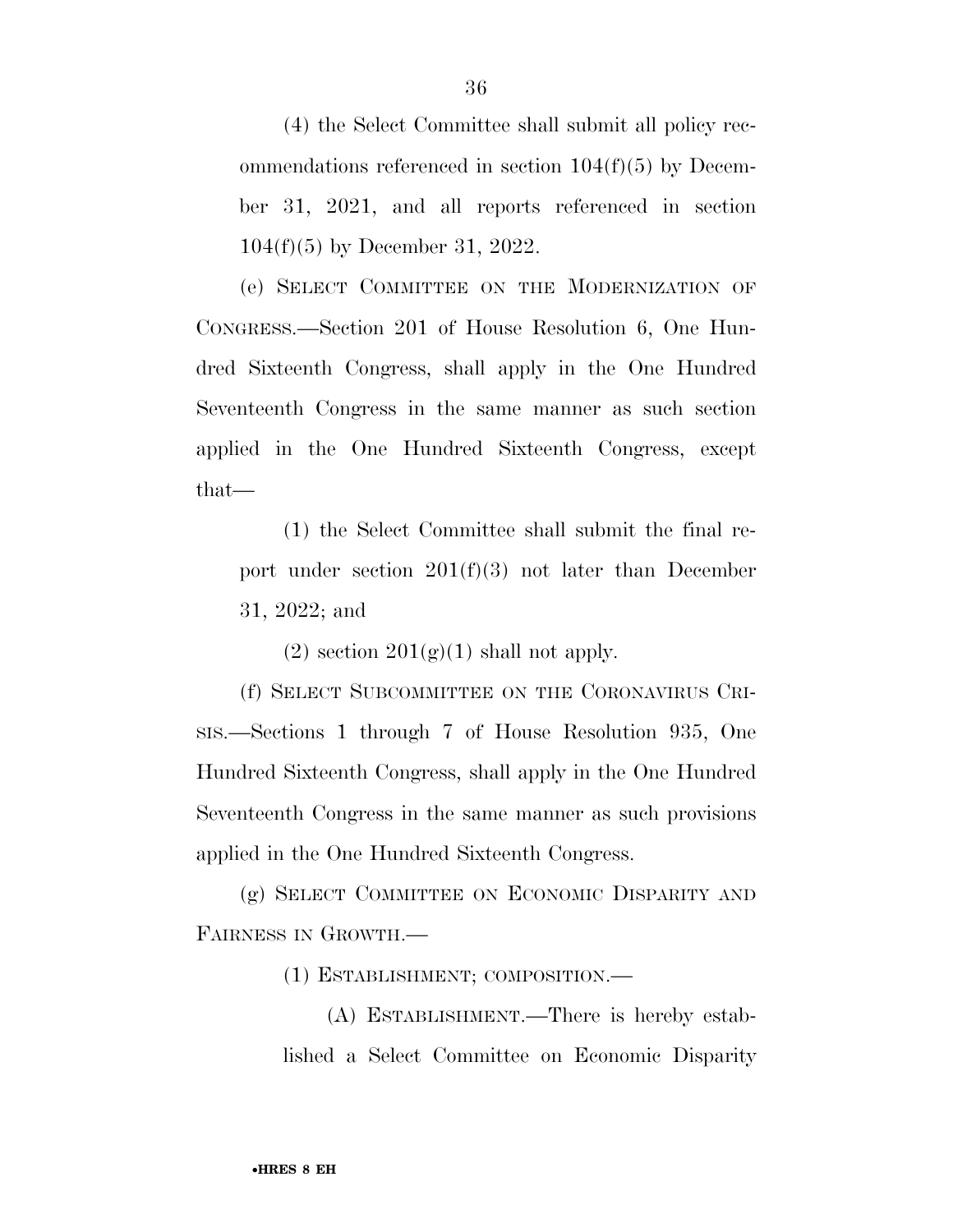and Fairness in Growth (hereafter in this subsection referred to as the ''Select Committee'').

(B) COMPOSITION.—The Select Committee shall be composed of 15 Members, Delegates, or the Resident Commissioner appointed by the Speaker, of whom 6 shall be appointed on the recommendation of the Minority Leader. The Speaker shall designate one member of the Select Committee as its chair. A vacancy in the membership of the Select Committee shall be filled in the same manner as the original appointment.

(2) JURISDICTION; FUNCTIONS.—

(A) LEGISLATIVE JURISDICTION.—The Select Committee shall not have legislative jurisdiction and shall have no authority to take legislative action on any bill or resolution.

(B) INVESTIGATIVE JURISDICTION.—The sole authority of the Select Committee shall be to investigate, study, make findings, and develop recommendations on policies, strategies, and innovations to make our economy work for everyone, empowering American economic growth while ensuring that no one is left out or behind in the 21st Century Economy. The Select Committee shall coordinate with and advise standing committees with rel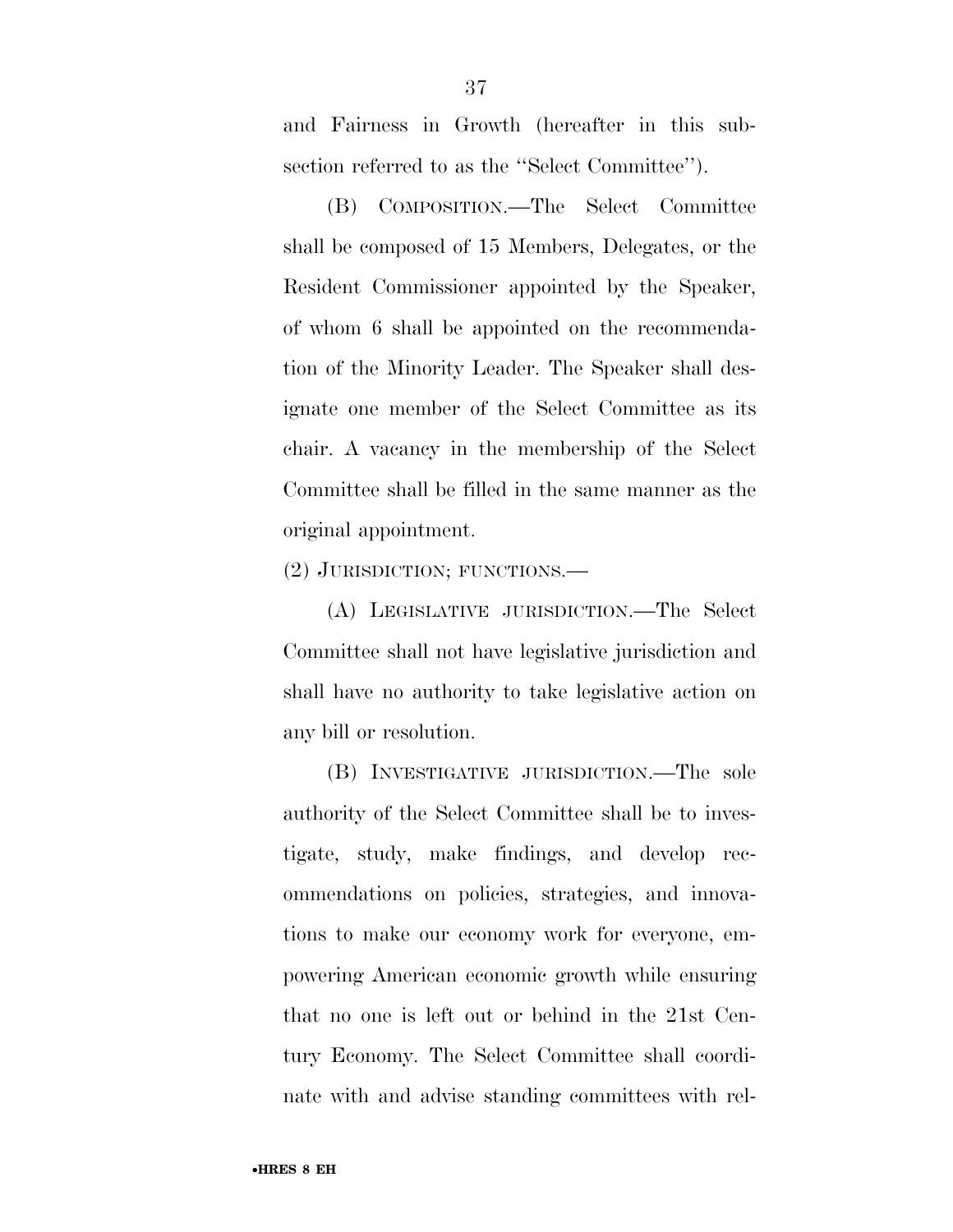evant jurisdiction with respect to policy related to economic fairness, access to education, and workforce development. The Select Committee may, at its discretion, hold public hearings in connection with any aspect of its investigative functions.

(3) PROCEDURE.—(A) Except as specified in subparagraph (B), the Select Committee shall have the authorities and responsibilities of, and shall be subject to the same limitations and restrictions as, a standing committee of the House, and shall be deemed a committee of the House for all purposes of law or rule.

(B)(i) Rules X and XI shall apply to the Select Committee where not inconsistent with this subsection.

(ii) Service on the Select Committee shall not count against the limitations in clause  $5(b)(2)$  of rule X.

(iii) Clause  $2(m)(1)(B)$  of rule XI, clause  $2(m)(3)$ of rule XI, and section 3(b) of this resolution shall not apply to the Select Committee, but the Select Committee may recommend subpoenas and depositions and submit such recommendations to the relevant standing committee. Any records obtained by a standing committee pursuant to a subpoena or deposition recommended by the Select Committee pursuant to this clause may be transferred to the Select Committee.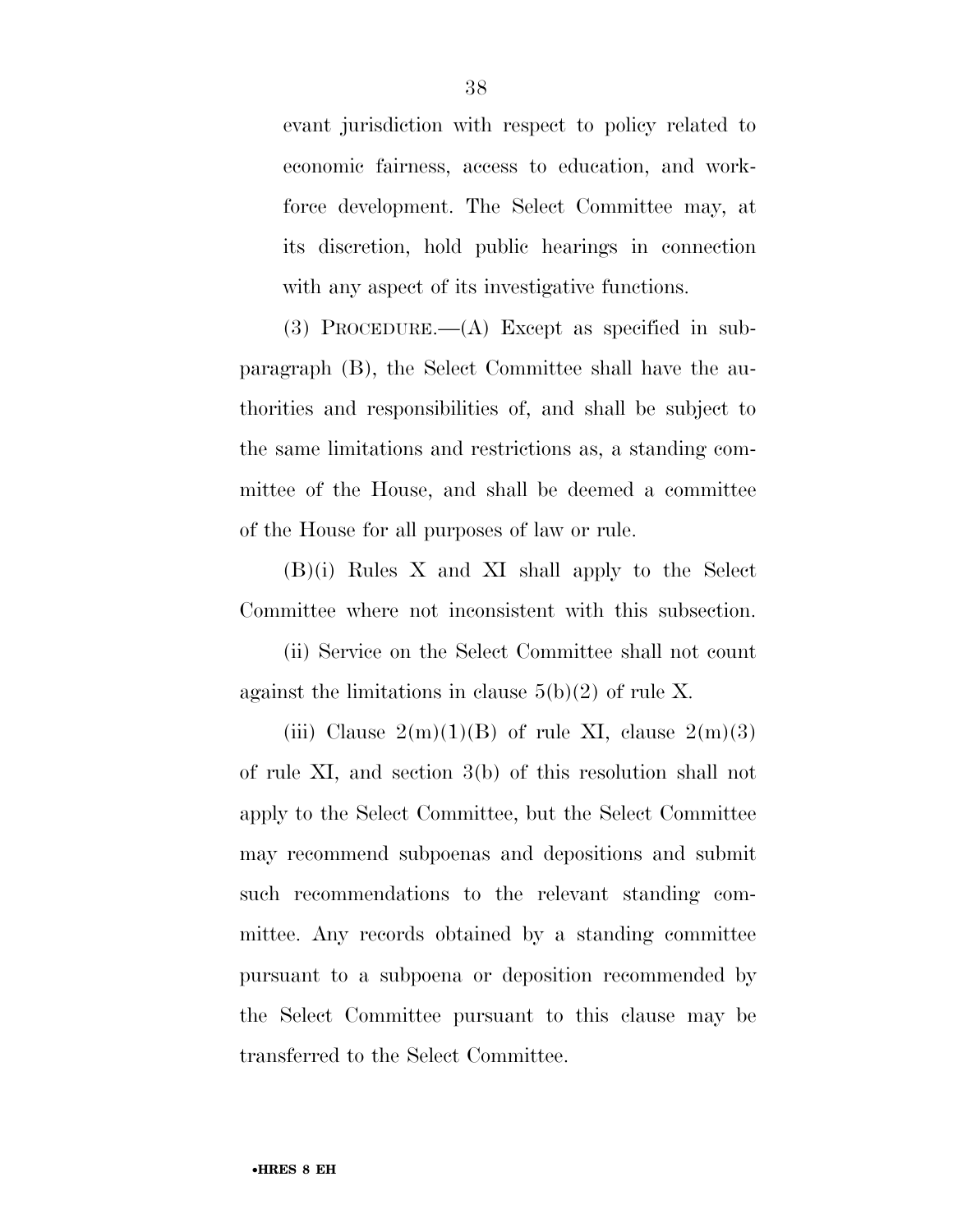(iv) Clause  $2(d)$  of rule X shall not apply to the Select Committee.

(4) AMOUNTS FOR INITIAL EXPENSES.—

(A) PAYMENT OF EXPENSES.—There shall be paid out of the applicable accounts of the House of Representatives not more than \$500,000 for the expenses of the Select Committee, to be available during the period beginning at noon on January 3, 2021, and ending on March 31, 2021.

(B) VOUCHERS.—Payments under this paragraph shall be made on vouchers authorized by the Select Committee, signed by the chair of the Select Committee, and approved in the manner directed by the Committee on House Administration.

(C) REGULATIONS.—Amounts made available under this paragraph shall be expended in accordance with regulations prescribed by the Committee on House Administration.

(5) USE OF STAFF.—To enable the Select Committee to carry out the purposes of this subsection, the Select Committee may use the services of staff of the House.

(6) REPORTING.—The Select Committee may report to the House or any committee of the House from time to time the results of its investigations and studies, to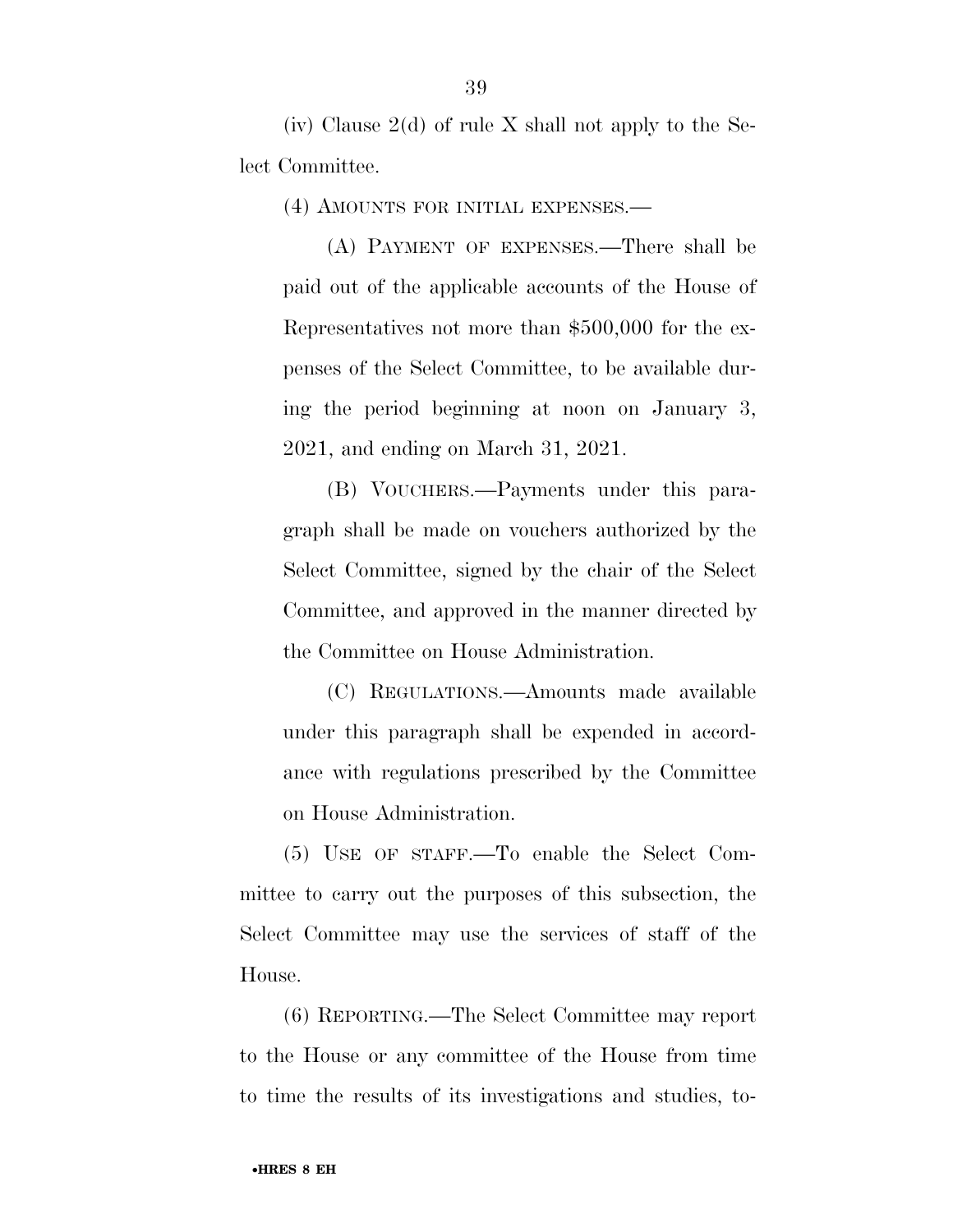gether with such detailed findings and policy recommendations as it may deem advisable. All such reports shall be submitted to the House by December 31, 2022. All such policy recommendations shall be submitted to the relevant standing committees not later than December 31, 2021.

(7) PUBLICATION.—The Select Committee shall ensure that reports and proposals prepared in accordance with this subsection shall, upon completion, be made available to the general public in widely accessible formats not later than 30 calendar days following the respective dates for completion set forth in paragraph (6).

#### **SEC. 5. ORDERS OF BUSINESS.**

 $(a)(1)$  On any legislative day during the period from January 3, 2021 through January 28, 2021—

(A) the Journal of the proceedings of the previous day shall be considered as approved; and

(B) the Chair may at any time declare the House adjourned to meet at a date and time, within the limits of clause 4, section 5, article I of the Constitution, to be announced by the Chair in declaring the adjournment.

(2) The Speaker may appoint Members to perform the duties of the Chair for the duration of the period addressed by paragraph (1) as though under clause 8(a) of rule I.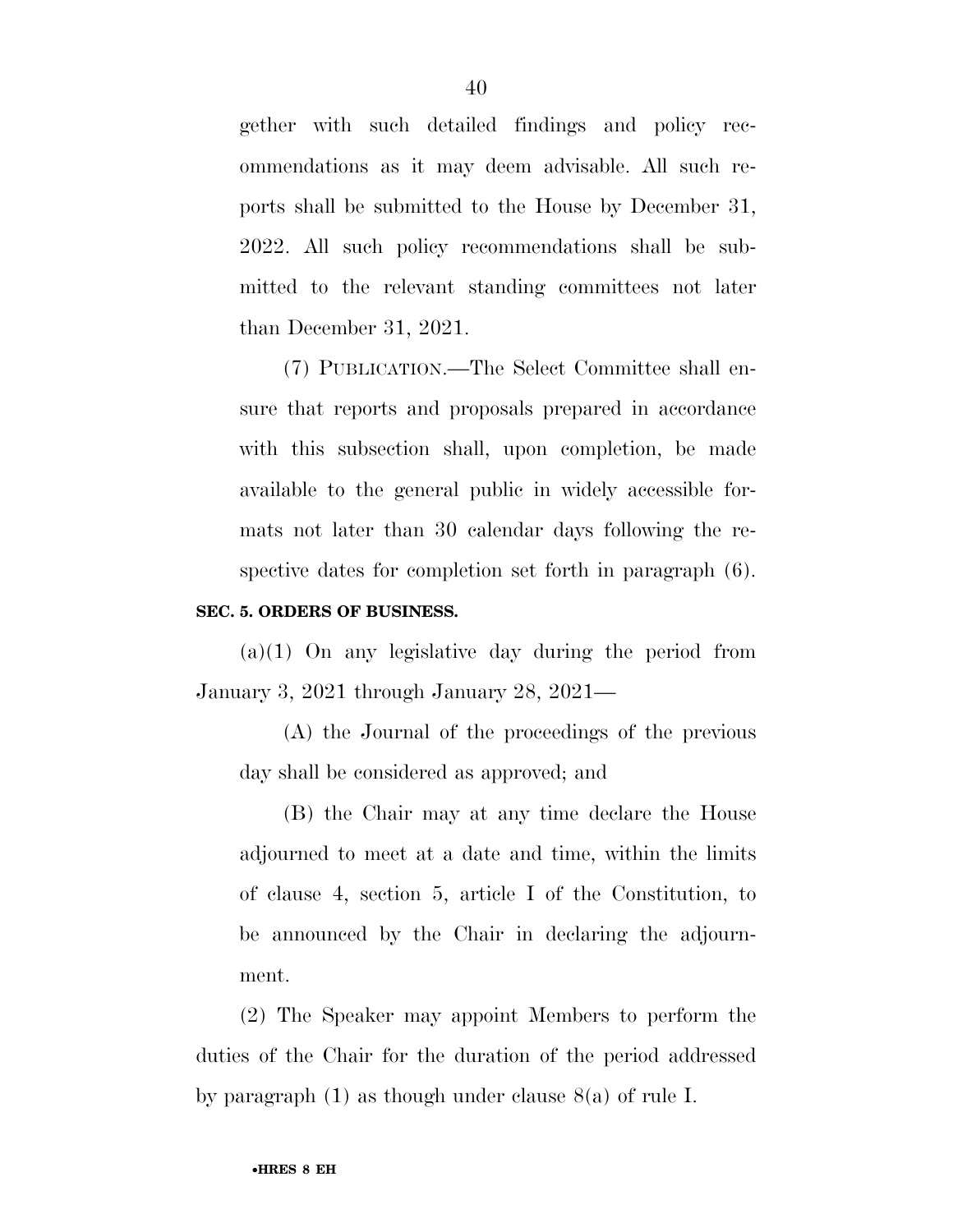(3) Each day during the period addressed by paragraph (1) shall not constitute a calendar day for purposes of section 7 of the War Powers Resolution (50 U.S.C. 1546).

(4) Each day during the period addressed by paragraph (1) shall not constitute a legislative day for purposes of clause 7 of rule XIII.

(5) Each day during the period addressed by paragraph (1) shall not constitute a calendar or legislative day for purposes of clause  $7(e)(1)$  of rule XXII.

(6) Each day during the period addressed by paragraph (1) shall not constitute a legislative day for purposes of clause 7 of rule XV.

(b) It shall be in order at any time through the legislative day of January 28, 2021, for the Speaker to entertain motions that the House suspend the rules as though under clause 1 of rule XV. The Speaker or her designee shall consult with the Minority Leader or his designee on the designation of any matter for consideration pursuant to this subsection.

(c) The requirement of clause 6(a) of rule XIII for a two-thirds vote to consider a report from the Committee on Rules on the same day it is presented to the House is waived